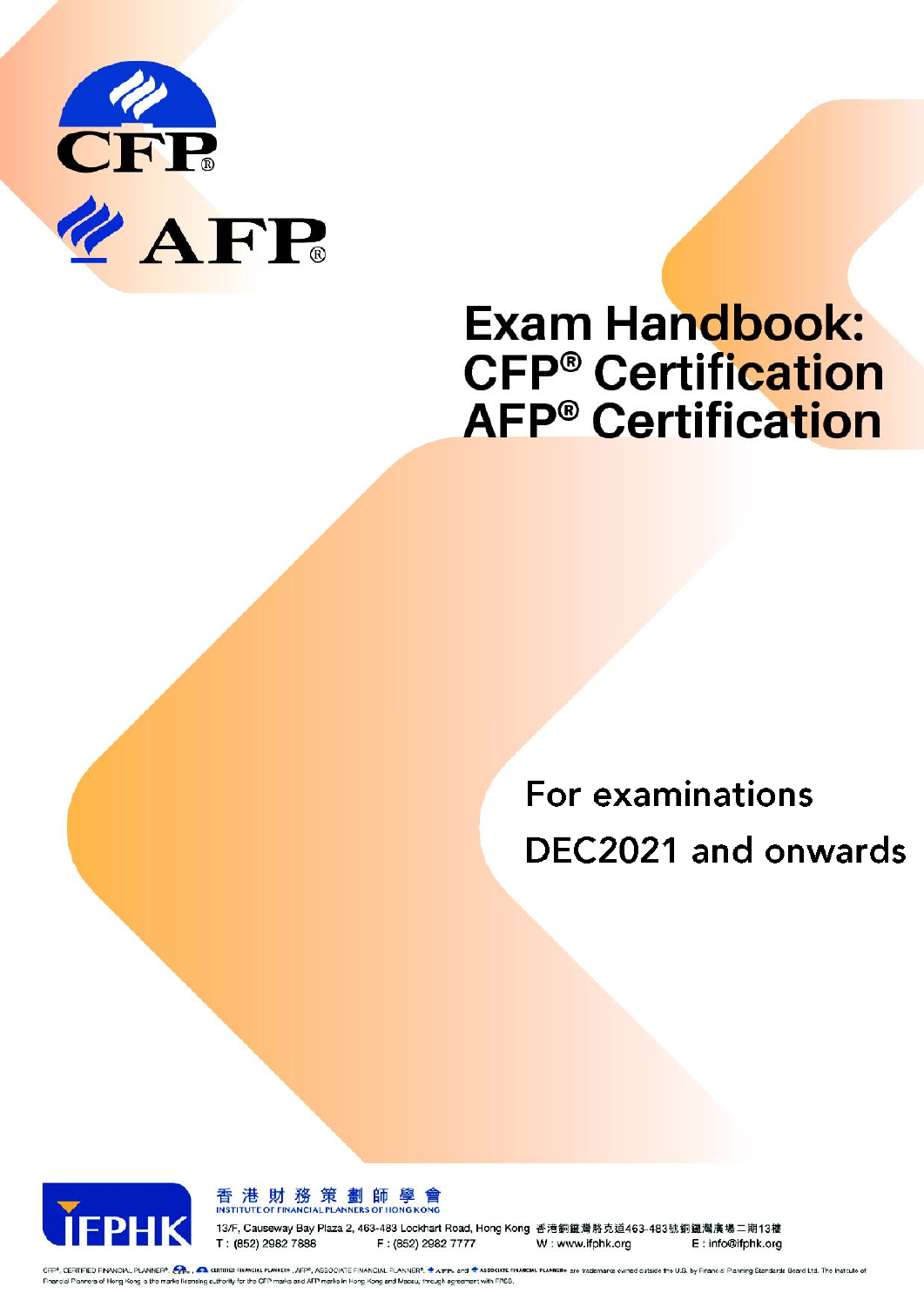# **TABLE OF CONTENTS**

# **I. EXAMINATION STRUCTURE**

| II. | <b>EXAMINATION CONTENT AND FORMAT</b>                                      |  |
|-----|----------------------------------------------------------------------------|--|
|     |                                                                            |  |
|     |                                                                            |  |
|     |                                                                            |  |
|     |                                                                            |  |
|     |                                                                            |  |
|     |                                                                            |  |
|     |                                                                            |  |
|     | <b>III. EXAMINATION POLICY</b>                                             |  |
|     |                                                                            |  |
|     |                                                                            |  |
|     |                                                                            |  |
|     |                                                                            |  |
|     |                                                                            |  |
|     |                                                                            |  |
|     | 7. Notice Relating to the Personal Data (Privacy) Ordinance  9             |  |
|     |                                                                            |  |
|     |                                                                            |  |
|     |                                                                            |  |
|     | IV. REGISTRATION PROCEDURES                                                |  |
|     |                                                                            |  |
|     |                                                                            |  |
|     |                                                                            |  |
|     | V.   RESULTS AND CERTIFICATES                                              |  |
|     |                                                                            |  |
|     |                                                                            |  |
|     |                                                                            |  |
|     | APPENDIX 1: Information on Examination Papers and Examination Syllabus. 16 |  |
|     |                                                                            |  |
|     | APPENDIX 3: Notice relating to the Personal Data (Privacy) Ordinance 28    |  |
|     | APPENDIX 5: Sample of Information to be Provided in Examination Paper 31   |  |
|     |                                                                            |  |
|     |                                                                            |  |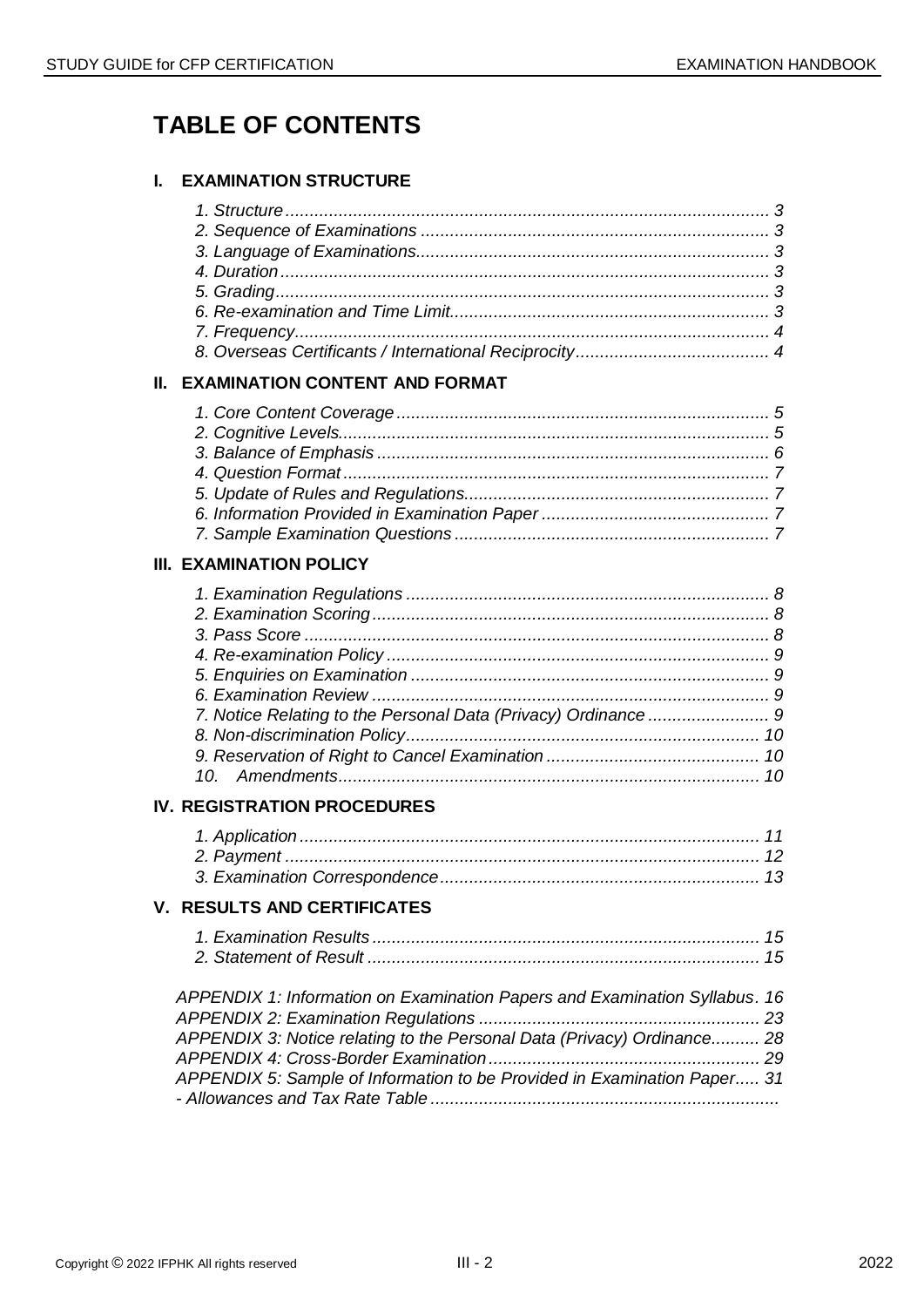# **I. EXAMINATION STRUCTURE**

#### **1. Structure**

The CFP<sup>®</sup> Certification Examinations are designed to assess the ability of examinees to apply financial planning knowledge to financial planning situations, thereby protecting the public by assuring that CFP certificants are at the appropriate level of competency required for practice.

The Certification Examination consists of the following 3 examinations:

- CFP Certification Examination (Foundation Level)\*;
- CFP Certification Examination (Advanced Level Paper 1); and
- CFP Certification Examination (Advanced Level Paper 2).

\*The *Foundation Level* examination paper (known as the "AFP® Certification Examination" prior to 2014) also serves to satisfy the "Examination" element of the 4Es requirement for AFP<sup>®</sup> certification. All references to the *Foundation Level* examination in this Examination Handbook also apply to Candidates/examinees for AFP Certification.

#### **2. Sequence of Examinations**

Examinees are expected to pass the *Foundation Level* examination prior to proceeding to *Advanced Level Paper 1 and Paper 2 examinations*.

# **3. Language of Examinations**

The CFP Certification Examinations are all set in ONE of two languages: English and Traditional Chinese. The examination questions of each examination of these two versions are the same, and examinees can choose to take each examination in ONE of the languages. They are required to confirm their preferred examination language when submitting their examination application online or using paper form. No change of the examination language is allowed after the examination application is submitted.

# **4. Duration**

The examination time of each CFP Examination is as follows:

- **Foundation Level: 3 hours;**
- Advanced Level Paper 1: 3 hours and 30 minutes; and
- *Advanced Level Paper 2:* 2 hours and 30 minutes.

#### **5. Grading**

Each examination is graded independently and the result of one examination does not affect another. Each examination is graded as follows:

- a. *Foundation Level*: All questions in the examination are of equal marks.
- b. *Advanced Level Paper 1*: All questions in the examination are of equal marks.
- c. *Advanced Level Paper 2*: All questions in the examination are of equal marks.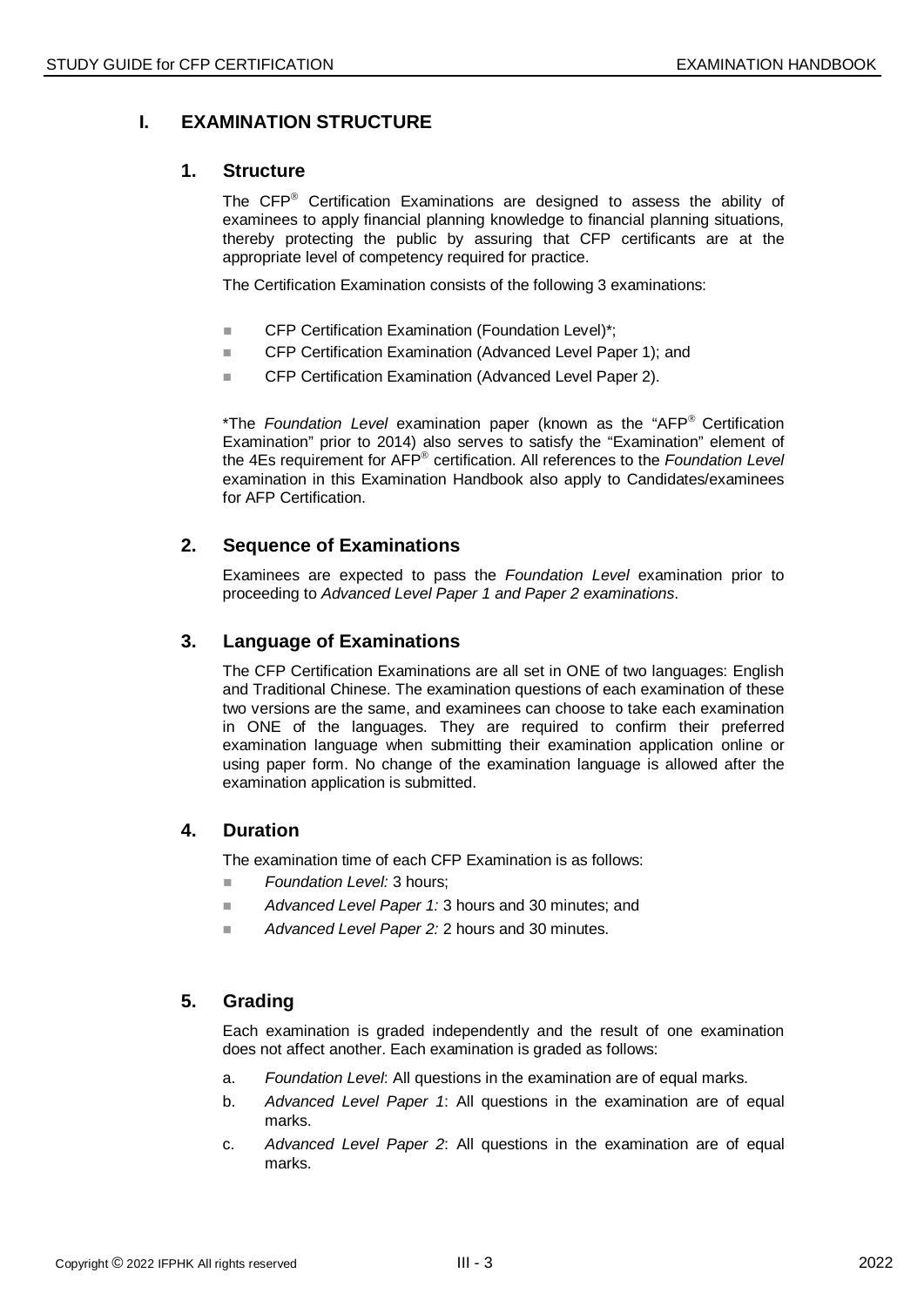# **6. Re-examination and Time Limit**

Examinees are only required to re-sit the examination that they have failed. There is no limit on the maximum number of re-sit examinations that one examinee can take for any one of the examinations.

# **7. Frequency**

Each of the three examinations is offered twice a year. IFPHK may adjust the frequency of the above CFP Certification Examinations at its discretion.

#### **8. Overseas Certificants / International Reciprocity**

For CFP Certificants who were first certified in territories other than Hong Kong, and wishes to display the CFP Marks while delivering, directly supporting or supervising the financial planning process or to hold himself or herself out as a CFP professional in Hong Kong, he or she will need to pass the Cross-Border Examination designed to assess examinees' understanding on Hong Kong local laws and regulations. For details, please refer to Appendix 4 of this Examination Handbook and Part V of the Certification Section of the Study Guide for CFP® Certification.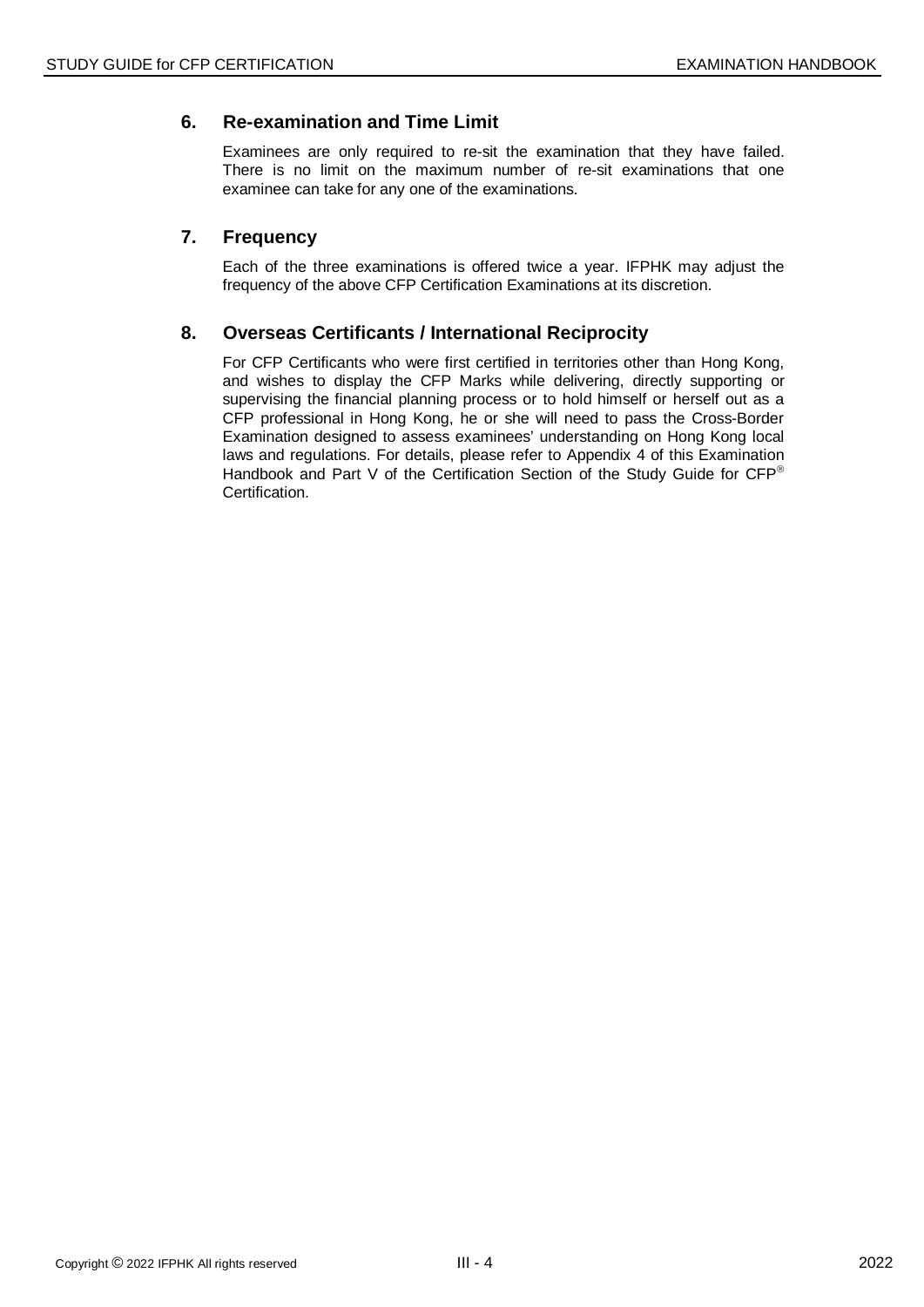# **II. EXAMINATION CONTENT AND FORMAT**

#### **1. Core Content Coverage**

The following table compares the core contents between the CFP Certification Examinations (Foundation Level)<sup>[14](#page-4-0)</sup> and (Advanced Level Paper 1 and Paper 2):

| <b>Core Content</b>                                                                   | <b>Foundation Level</b> | <b>Advanced Level</b><br>Paper 1 and Paper 2 |
|---------------------------------------------------------------------------------------|-------------------------|----------------------------------------------|
| <b>Professional skills</b>                                                            | ✓                       |                                              |
| Financial planning 6-step process                                                     |                         |                                              |
| Integration of financial planning<br>components<br>(Comprehensive financial planning) |                         |                                              |
| Financial management                                                                  | ✓                       | ✓                                            |
| Retirement planning                                                                   |                         |                                              |
| Investment products                                                                   | ✓                       | ✓                                            |
| Investment planning                                                                   |                         |                                              |
| Personal insurance products                                                           | ✓                       |                                              |
| Insurance planning                                                                    |                         |                                              |
| Tax planning                                                                          |                         |                                              |
| Estate planning                                                                       |                         |                                              |

# **2. Cognitive Levels\***

The cognitive levels that are tested in the *Foundation Level* are:

- **Knowledge/Comprehension**
- **Application/Analysis**
- Synthesis/Evaluation (in very limited subject areas only)

The cognitive levels that are tested in *Advanced Level Paper 1* and *Paper 2* are:

- **Knowledge/Comprehension**
- **Application/Analysis**
- Synthesis/Evaluation

\*Please refer to the Syllabus – Descriptive Content Coverage for details.

<span id="page-4-0"></span> $\overline{a}$  $14$  Known as "AFP® Certification Examination" prior to 2014.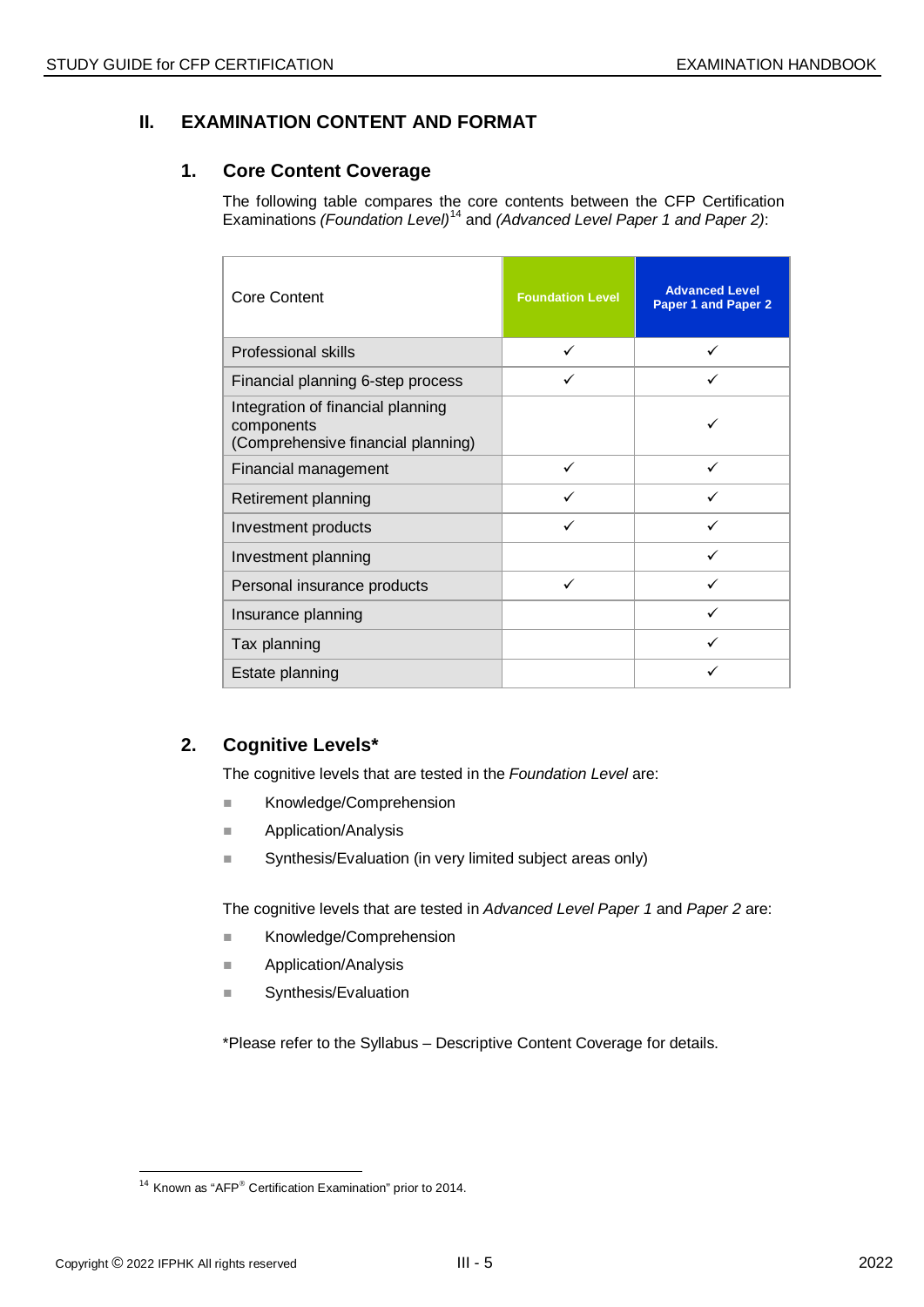# **3. Balance of Emphasis**

*Foundation Level* will test examinees' knowledge, skills and abilities in five discrete subject areas, namely Financial Planning Principles, Financial Management, Retirement Planning, Introduction to Investments and Fundamentals of Insurance.

*Advanced Level Paper 1* will test examinees' knowledge, skills and abilities in all of the seven discrete financial planning subject areas. Examinees are also expected to demonstrate that they have met the cognitive requirement/learning outcomes as articulated in the examination syllabus for the *Foundation Level*.

*Advanced Level Paper 2* will test examinees' knowledge, skills and abilities in integrating all of the financial planning subject areas. Questions in the examinations require integrated knowledge, skills and abilities in several subject areas.

The following table summarizes the subject areas examinable in different examinations of the CFP Certification Examinations:

| Examination                                 | Subject areas covered                                                                                                                                                                                                                                                                                     | Examination<br>syllabus |
|---------------------------------------------|-----------------------------------------------------------------------------------------------------------------------------------------------------------------------------------------------------------------------------------------------------------------------------------------------------------|-------------------------|
| <b>Foundation</b><br>Level                  | <b>Financial Planning Principles</b><br>ш<br><b>Financial Management</b><br>a a<br><b>Retirement Planning</b><br>п<br>Investment Planning and Asset Management<br>п<br>(Introduction to Investments)<br>Insurance Planning and Risk Management<br>П<br>(Fundamentals of Insurance)                        |                         |
| <b>Advanced Level</b><br>Paper 1            | <b>Financial Planning Principles</b><br>a a<br><b>Financial Management</b><br>a a<br><b>Retirement Planning</b><br>m.<br>Investment Planning and Asset Management<br>п<br>Insurance Planning and Risk Management<br>ш<br><b>Tax Planning</b><br><b>Estate Planning</b>                                    | Appendix 1              |
| <b>Advanced Level</b><br>Paper <sub>2</sub> | Integrated topics of financial planning:<br><b>Financial Planning Principles</b><br><b>Financial Management</b><br>ш<br>Retirement Planning<br>m.<br>Investment Planning and Asset Management<br>٠<br>Insurance Planning and Risk Management<br>m.<br><b>Tax Planning</b><br>m.<br><b>Estate Planning</b> |                         |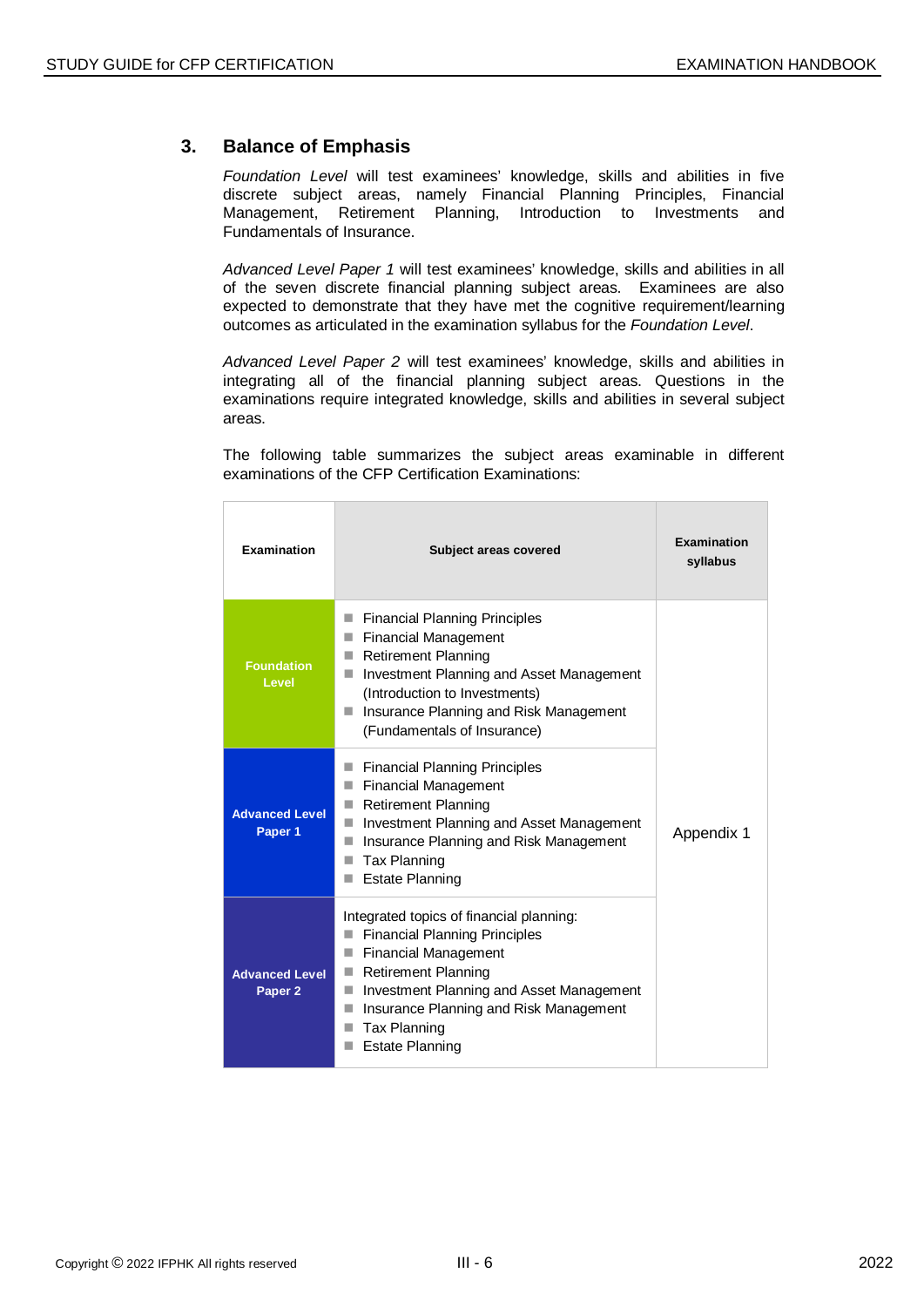## **4. Question Format**

All three examinations of the CFP Certification Examinations are pencil-andpaper examinations. All questions are presented in a multiple-choice format with four answer options that may include a combination of possible answers.

See Appendix 1 for the examination syllabus that provides information on the question distribution by topics.

#### **5. Update of Rules and Regulations**

From time to time, there will be updates and changes to the laws governing the financial industry as well as rules and requirements of the Institute of Financial Planners of Hong Kong. Examinees taking the CFP Certification Examinations are expected to apply their knowledge of current laws, rules and requirements which, at the time of the examination, have been published or released by the relevant authority for 6 months or longer. This refers to the date such laws, rules and requirements were released and not their effective date.

#### **6. Information Provided in Examination Paper**

An Allowances and Tax Rate Table will be provided in *Advanced Level Paper 1* and *Paper 2* examinations for reference. Please refer to Appendix 5 for a sample.

# **7. Sample Examination Questions**

Past examination papers are not released. However, IFPHK has prepared the following sample questions for examinees (Please refer to IFPHK website and the candidates corner for the latest information):

- Standalone Sample Questions for *Foundation Level and Advanced Level Paper 1*
- Sample Case and Questions for *Advanced Level Paper 2*

For subject areas and topics covered in each examination, please refer to the Examination Syllabus of the CFP Certification Examinations at Appendix 1.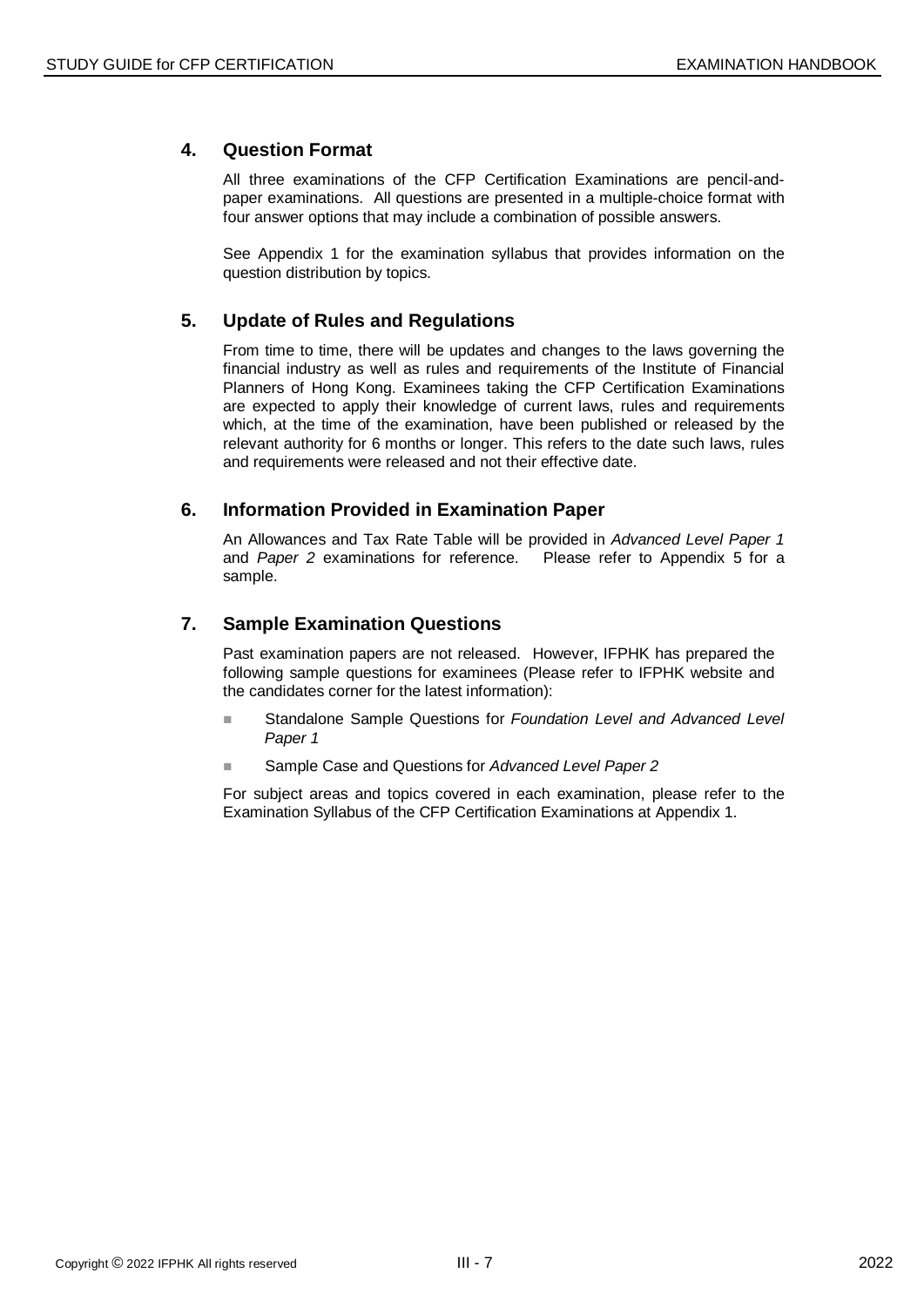# **III. EXAMINATION POLICY**

#### **1. Examination Regulations**

Examinees should carefully read the latest version of the Examination Regulations sent to them with the Admission Card (provided in Appendix 2 for reference) before attending the examination. Failure to observe any of these regulations may lead to disqualification from the examination. In the event of discrepancies between Appendix 2 and the latest version of the examination regulations sent together with the Admission Card, the latter shall prevail.

Incidences of reported cheating will be investigated by IFPHK. If an examinee is found to have cheated and/or aided or abetted a cheater, or violated any other examination policy, the examinee may be disqualified and he/she will be subject to disciplinary action taken by IFPHK.

Depending on the seriousness of the violation, the examinee may be barred from taking any IFPHK CFP Certification Examinations for a period of one year from the date of the incident, up to a lifetime ban. The IFPHK Examination Committee reserves the right to report the violation to the relevant authorities and professional bodies if necessary. Examination-related disciplinary sanctions on an examinee may be considered by relevant department(s) of IFPHK in processing his/her CFP Certification application, if any, in the future.

# **2. Examination Scoring**

- All examination questions in the CFP Certification Examinations are compulsory.
- Only answers marked on the answer sheet with an HB pencil will be scored. No credit will be given for answers written or noted in the examination question book.
- Select only one answer for each question. Multiple responses to a single question will not be scored. Incompletely erased marks on the answer sheet will be deemed to be multiple responses.
- An examinee's score is based on the number of questions answered correctly. No points will be deducted for wrong answers.
- Only correct answers will earn marks.

#### **3. Pass Score**

While questions in the CFP Certification Examinations (Foundation Level), (Advanced Level Paper 1), (Advanced Level Paper 2) and the Cross Border CFP Certification Examination are developed in accordance with the topics and cognitive requirements in the Examination Syllabus/Syllabus - Descriptive Content Coverage for that particular examination, the difficulty level of any one examination is likely to vary slightly from previous examinations because of the different questions used. With the objective of consistent and fair treatment to all the examinees, the standard-setting procedures adopted to determine the pass marks for the CFP Certification Examinations are in line with those established for certification examinations. There is no quota for passing examinees and those who attain the required standard will pass. Because of the procedures adopted, the pass marks for the CFP Certification Examinations may well vary from examination to examination and are therefore not disclosed.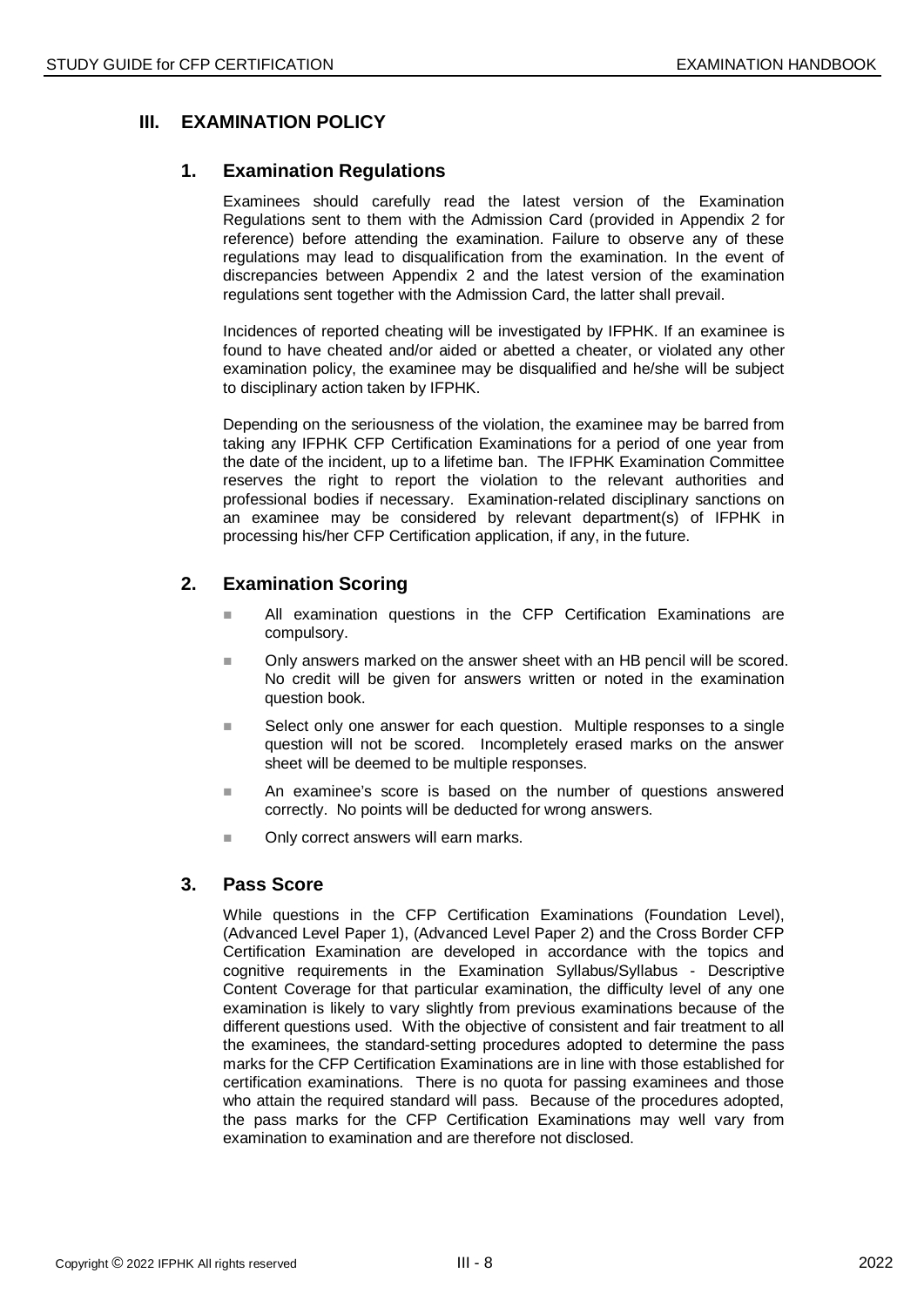## **4. Re-examination Policy**

Examinees are only required to re-sit the examination in which they failed. There is no limit on the maximum number of re-sit examinations that an individual can take for any one of the examinations.

(To safeguard the integrity and security of examination questions, examinees who have passed an examination will NOT normally be permitted to sit for the same examination again at any time.)

# **5. Enquiries on Examination**

After taking the examination, examinees may complete and file an Examination Enquiry Report/Examination Administration Report (downloadable from IFPHK's website) for either of the following:

- $\blacksquare$  If they believe that an examination question contains an error, they can fill in an **Examination Enquiry Report** and submit the information via mail to IFPHK within FIVE DAYS of the examination. The submission will be acknowledged but examinees will not receive a separate response to the submission.
- If they have comments about examination administration, they can fill in and submit an **Examination Administration Report** within FIVE DAYS of the examination.

#### **6. Examination Review**

For security reasons, examination materials are not available for review. Examinees may however request a hand-scoring of their valid CFP Certification Examination answer sheet if they suspect that it was scored incorrectly. They must complete and file an Examination Review Request Form (downloadable from IFPHK's website) for requesting hand-scoring to IFPHK within THIRTY DAYS after the release of the examination results to examinees, with a HK\$500 processing fee. Requests made after the THIRTY DAYS will not be accepted.

The examination review report will be available within 4-6 weeks after the request is received. Please note that the report will only indicate: 1) if there is any difference between hand-scored and machine-scored marks; and 2) if there is any change in examination result status given the hand-scored marks. No information on examination scores or grades is provided in the examination review report. In the event that there is a discrepancy between the hand-scored and machine-scored results, hand-scored results will prevail and the full processing fee will be refunded.

# **7. Notice Relating to the Personal Data (Privacy) Ordinance**

Individuals are advised to read the Notice Relating to the Personal Data (Privacy) Ordinance in Appendix 3 to understand their rights and obligations in respect of the supply of personal data to IFPHK, and the ways in which IFPHK may use or handle such data.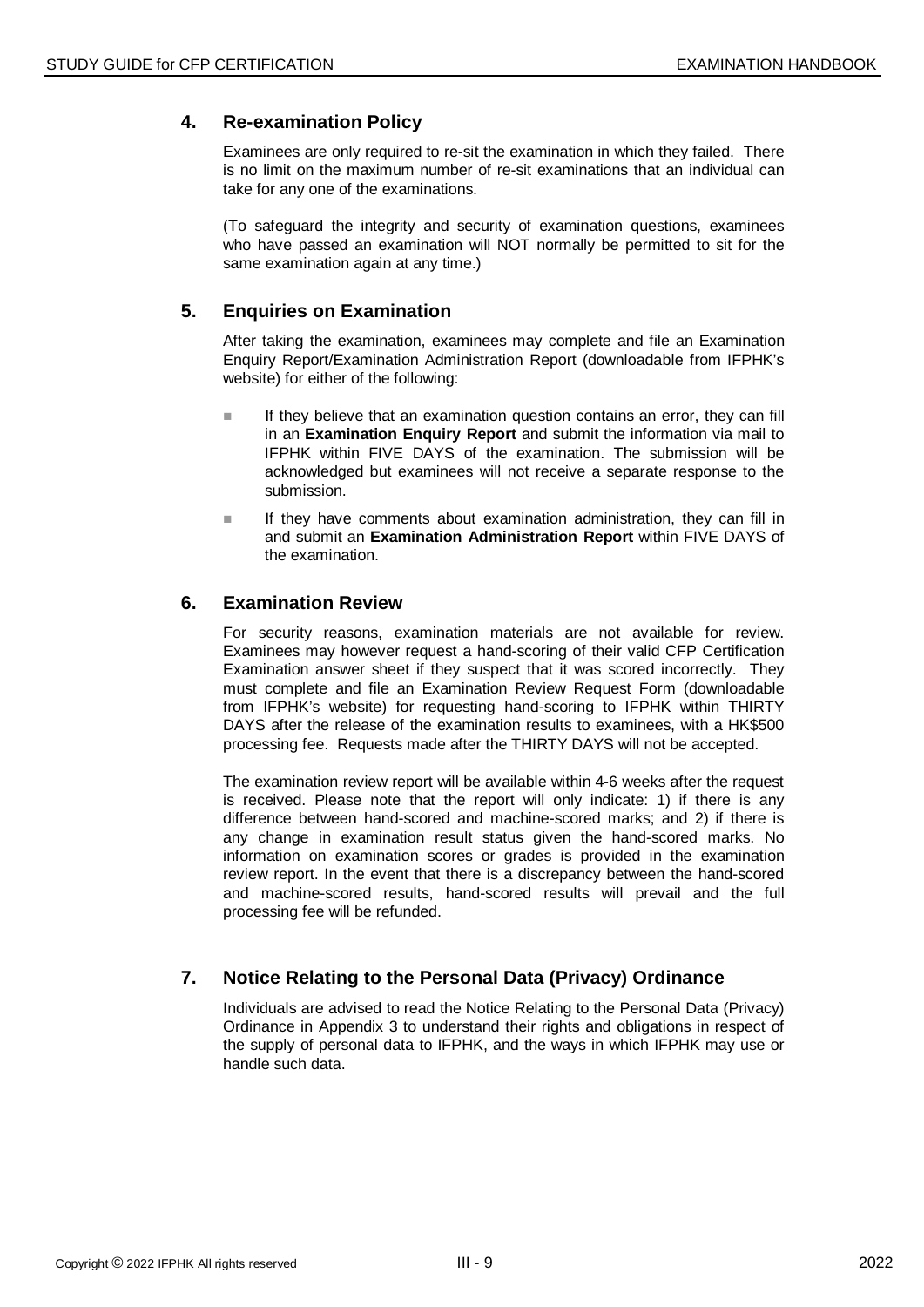# **8. Non-discrimination Policy**

IFPHK observes anti-discrimination laws in force in Hong Kong and adopts policies and procedures to ensure fair and equitable treatment of all individuals in the examination process.

IFPHK will endeavour to make reasonable accommodation for examinees who, because of disability, will need special arrangements in order to be able to sit for the CFP Certification Examinations. Such examinees are required to provide proof from a qualified physician as to the nature of their disability, and the arrangements needed.

#### **9. Reservation of Right to Cancel Examination**

IFPHK may decide to change the date, time, conditions of the administration of the examination(s) or cancel the administration of the examination(s), either entirely or of a particular examination, if IFPHK in its sole discretion decides that any such action is necessary to protect the integrity of the CFP Certification Examinations, or because administration of the examination is hindered by any cause that could not be reasonably prevented by IFPHK, including but not limited to fire, flood or other natural disasters.

#### **10. Amendments**

IFPHK reserves the right to make changes to the examination regulations, the Syllabus - Descriptive Content Coverage, the examination syllabus, subject areas, topic coverage and any other information presented in this examination handbook when necessary.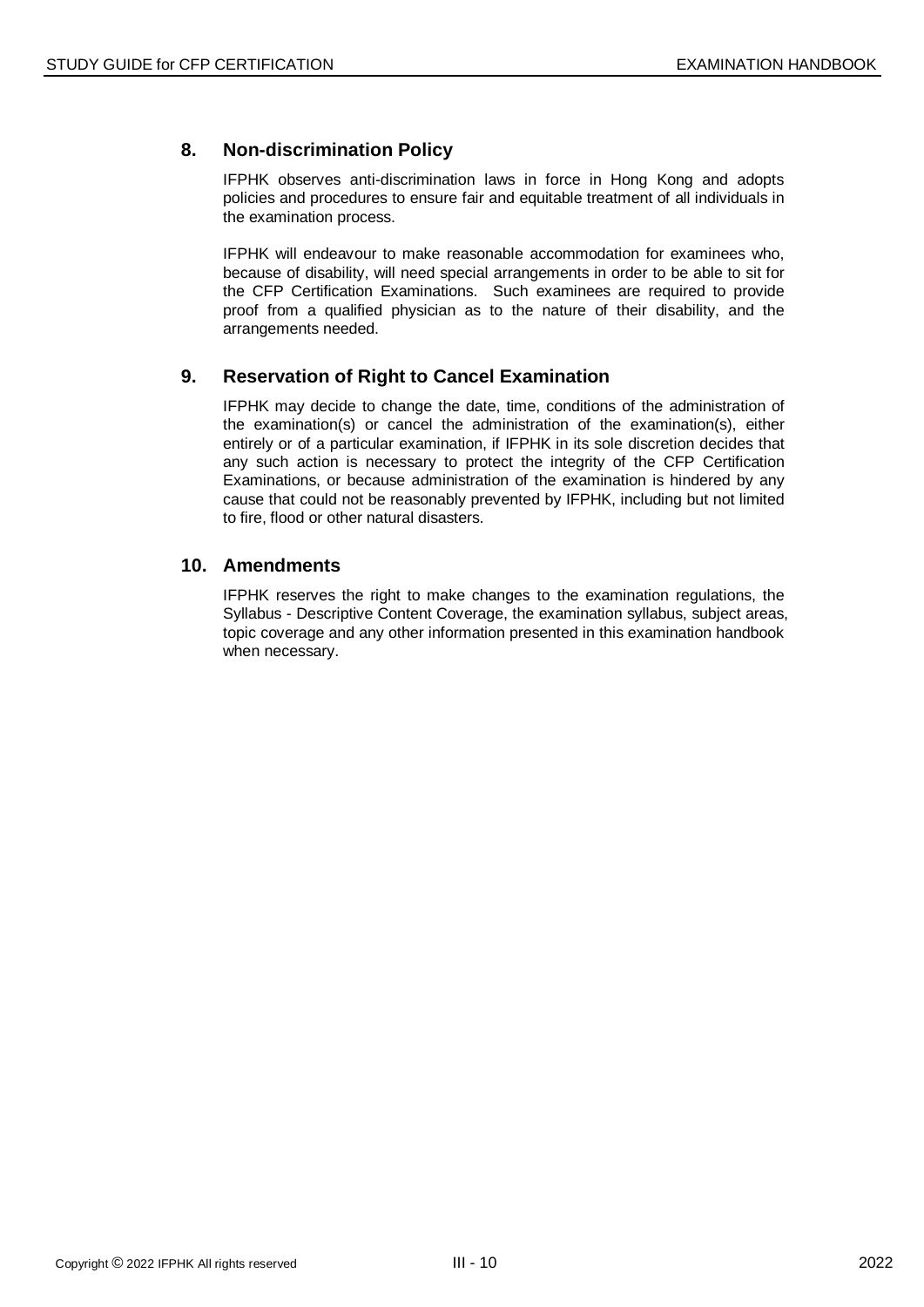# **IV. REGISTRATION PROCEDURES**

#### **1. Application**

1.1 Eligibility

Before applying for the CFP Certification Examinations, individual must register as a Candidate with IFPHK and hold a valid candidacy which should be renewed annually with IFPHK. For details of Candidacy Registration, please visit IFPHK's website.

To sit for the CFP Certification Examinations, candidates must have passed and fulfilled the respective education requirements of the Certification Education Program with all the required supporting documents as stipulated in the application form / website in hand before submitting any examination application.

Individuals with certain academic qualifications and professional credentials are considered as having fulfilled the education requirement and may apply the CFP Certification Examinations directly through the Fast-track to CFP Certification. However, these individuals must first be assessed by IFPHK during the Candidacy Registration and before they apply for any examination. An assessment fee will apply to candidates applying the Fasttrack to CFP Certification.

To sit for the Cross-Border CFP Certification Examination, applicants must provide to IFPHK a letter of good standing from the FPSB Affiliate in the Home Territory and other relevant documents as suggested in the application form.

1.2 Submission of Application

After successful registration of candidacy, candidates who have completed the pre-requisite education courses or have been approved to proceed the specific examination may use their login names and passwords to enrol for the examination online through IFPHK's website.

Alternatively, candidates may apply for the examination by completing a paper application form, which can be downloaded from IFPHK's website during application period. The application form is printed in 2 different languages. Candidates are required to fill out the form in the language that corresponds with their desired examination language. They must submit the completed form by mail or in person. The IFPHK will NOT be responsible for the loss of application forms and documents sent by mail, or postal packets with insufficient postage.

Completed applications with supporting academic records (attendance certificate or assessment result) must be received by the application deadline. Applications submitted after the deadline will not be accepted and incomplete applications will not be processed. An acknowledgement of receipt will be sent to applicant's email address.

Applicants for Cross-Border Examination can skip the candidacy registration and submit their examination applications directly.

1.3 Application Deadline

The application deadline for each examination is approximately 6-8 weeks prior to the examination date. The exact deadline will be provided on the IFPHK website.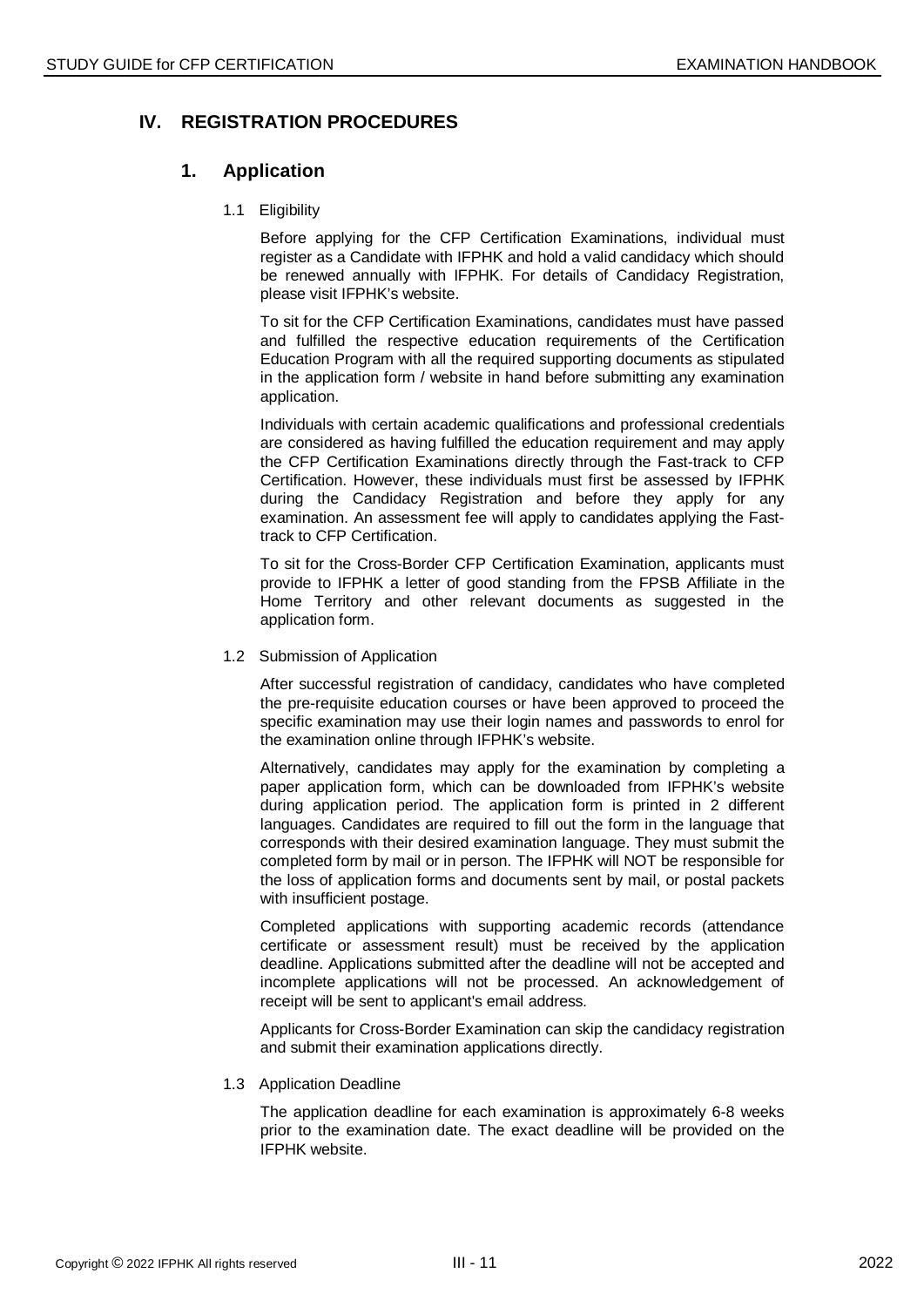#### **2. Payment**

- 2.1 Examination Fee
	- *Foundation Level[15](#page-11-0)*: HK\$2,300
	- *Advanced Level Paper 1*: HK\$2,800
	- *Advanced Level Paper 2*: HK\$2,800
	- *Cross-Border*: HK\$2,800 *(Note: IFPHK reserves the right to cancel the Cross-Border CFP Certification Examination at its own discretion if less than 15 examinees register)*
- 2.2 Pre-examination Assessment Fee
	- 2.2.1 Fast-track to CFP Certification

The assessment fee will be charged during the Candidacy Registration or during the re-assessment for the updating of candidacy status.

2.2.2 Cross-Border CFP Certification Examination

There is no pre-examination assessment fee for examinees applying for the Cross-Border CFP Certification Examination.

#### 2.3 Payment Method

The examination fee of online examination enrolment will be paid via Credit Card during the time of submission of application. For application submitted by application form, the examination fee will be paid by one of the following methods:

- Credit Card; or
- Cheque (payable to the "Institute of Financial Planners of Hong Kong Limited" or "IFPHK Ltd")
- 2.4 Refund / Withdrawals Policy
	- **Examination fee is non-transferable.**
	- No refund of any examination fee will be made for withdrawals.
	- Absence from the examination will result in a forfeiture of the entire examination fee.
	- **Examinees must meet the pre-requisite education requirements** before submitting their examination applications. An administration fee of \$300 per examination will be incurred for unqualified applications which do not fulfill the pre-requisite requirements for enrolling in any specific certification examinations.
- 2.5 Medical or Other Emergencies

In case of medical or other emergencies, examinees may apply for a waiver of the examination fee forfeiture if the following conditions are met:

 $\blacksquare$  the request must be made in writing and supported by appropriate

<span id="page-11-0"></span> $\overline{a}$  $15$  Known as "AFP® Certification Examination" prior to 2014.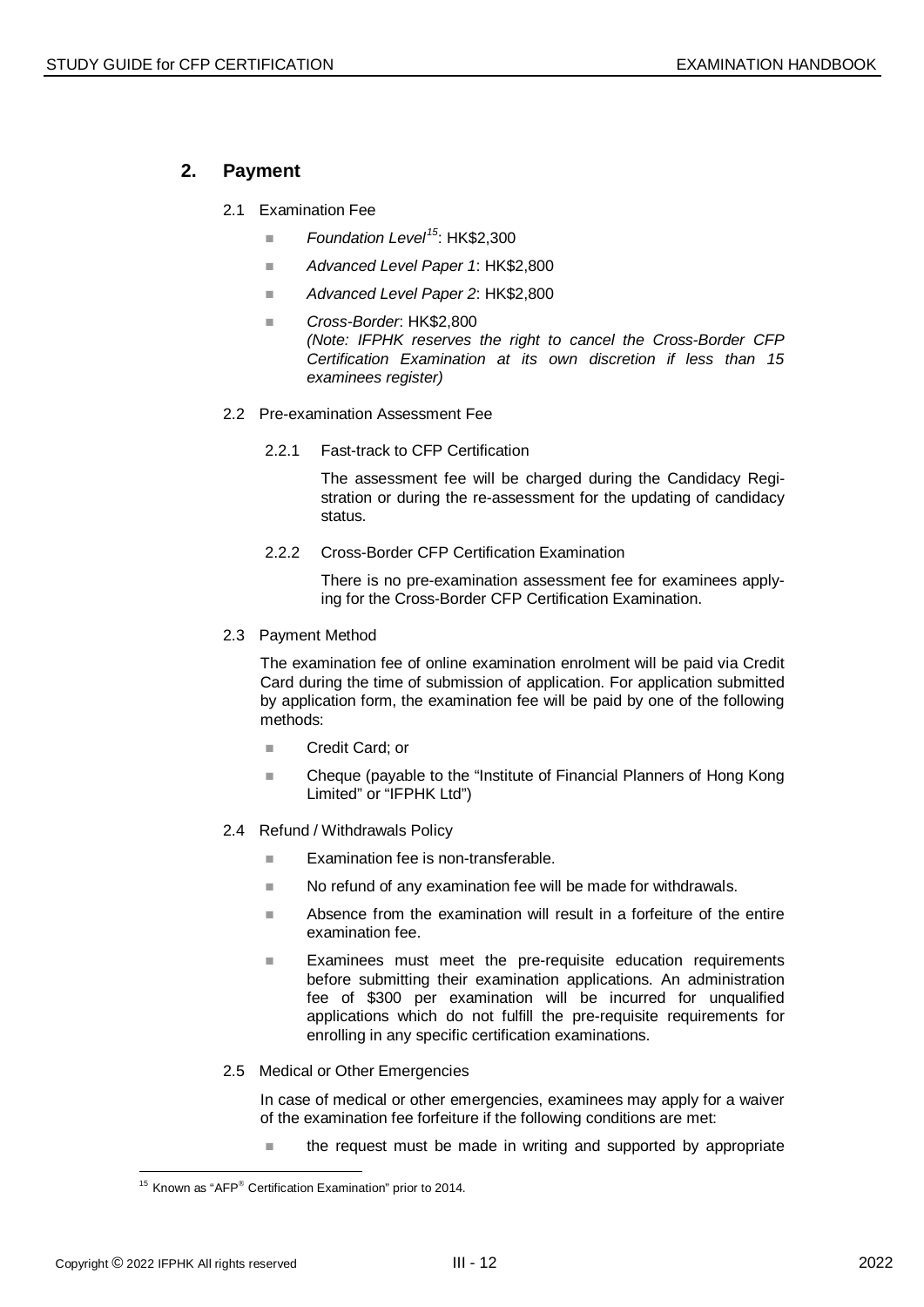documentation (original copy) such as a physician's letter; and

■ the request must be received within TEN DAYS following the examination date.

If the request for waiver of the examination fee forfeiture is accepted, examinees may be granted with a ONE-TIME deferral arrangement to next available examination subject to the settlement of an administration fee of HK\$500.

#### **3. Examination Correspondence**

- 3.1 Application Result Notice
	- The examination application result will be sent by email to applicants at least THREE WEEKS before the examination.
	- $\blacksquare$  If the application is approved, a confirmation email will be sent from IFPHK indicating that the examinee is qualified to sit for the CFP Certification Examinations under the applied category. This confirmation email from IFPHK serves as official proof of examination candidacy.
	- $\blacksquare$  If the application is rejected because the applicant does not meet the requirements for sitting the Certification Examinations, the examinee will need to submit a new application with appropriate fees to sit for subsequent examinations.
- 3.2 Personal Particulars
	- **Examinees may login to IFPHK's website to update their contact** information online (except for email address which is used as the login name).
	- $\blacksquare$  If there is any wrong information on the name, gender, date of birth or identification document number, examinees must notify IFPHK immediately by submitting a complete Change of Personal Particulars Form and appropriate supporting documents (such as HKID copy) via email or fax or mail for correction of the data. The Change of Personal Particulars Form can be downloaded from IFPHK website.
	- For the purpose of issuing examination admission card, examinees are required to provide IFPHK their latest information no later than FIFTEEN DAYS before the examination. IFPHK will prepare the admission card with the records kept on its database at the time of two weeks before the examination.
	- Failure to provide IFPHK the latest information by the stated deadline with which requires the re-issuance of admission card subsequently will incur administrative charges of HK\$300 to the examinee.
- 3.3 Admission Card
	- $\blacksquare$  If the examination application is approved, an admission card will be mailed to the examinee at least TEN DAYS before the examination.
	- $\blacksquare$  The admission card will include the exact time and location of the examination.
	- **Examinees should carefully examine their admission card and notify** IFPHK immediately by fax or email of any problems at least FIVE DAYS before the examination.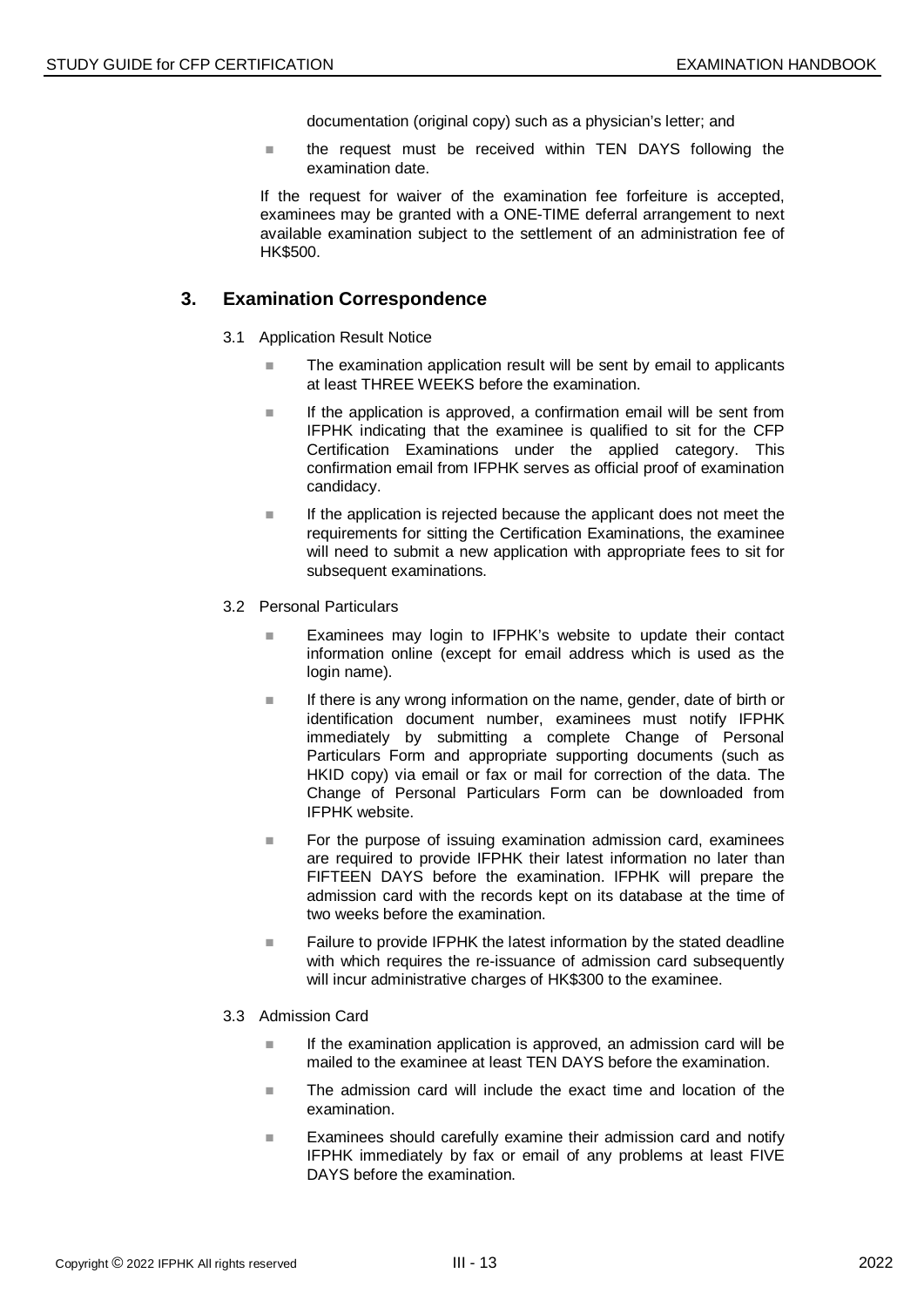**If qualified examinees do not receive the admission card FIVE DAYS** before the examination, they should contact IFPHK immediately. Examinees will not be permitted entry to the examination hall without an admission card and valid identification.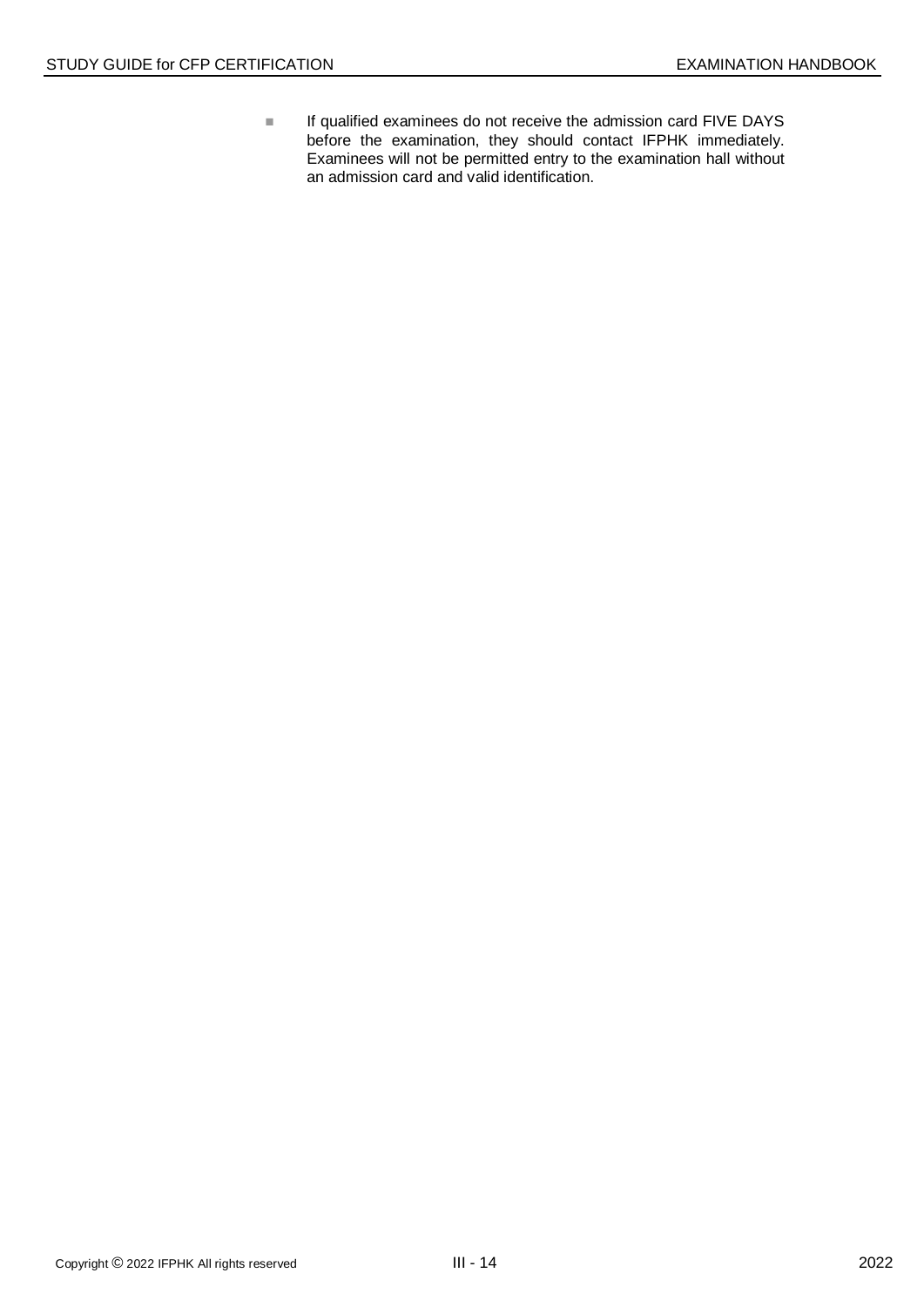# **V. RESULTS AND CERTIFICATES**

#### **1. Examination Results**

- **Examination results are normally available within SIX WEEKS after the** examination. Examinees can go to IFPHK's website and check their results online. A notification email will be sent to examinees to notify them the release of examination results.
- **The CFP Certification Examinations are graded PASS or FAIL. Failed** examinees are provided with individual examinee performance analysis reports to help them improve their performance when they re-sit the examination.
- **Examinees who are unable to attend the examination will be regarded as** ABSENT.
- The IFPHK may at its discretion award examinees who have attained high scores in an examination with a score award.
- To protect the privacy of examinees and to maintain confidentiality of examination results, no result information will be released over the telephone, nor will they be faxed.

#### **2. Statement of Result**

Examinees who wish to obtain an official printout of CFP Certification Examination Result(s) can apply by filling out and submitting the Statement of Result Request Form. An administration fee of HK\$150 will be charged for each request. It normally takes two weeks to process the application. The Statement of Result Request Form can be downloaded from IFPHK website.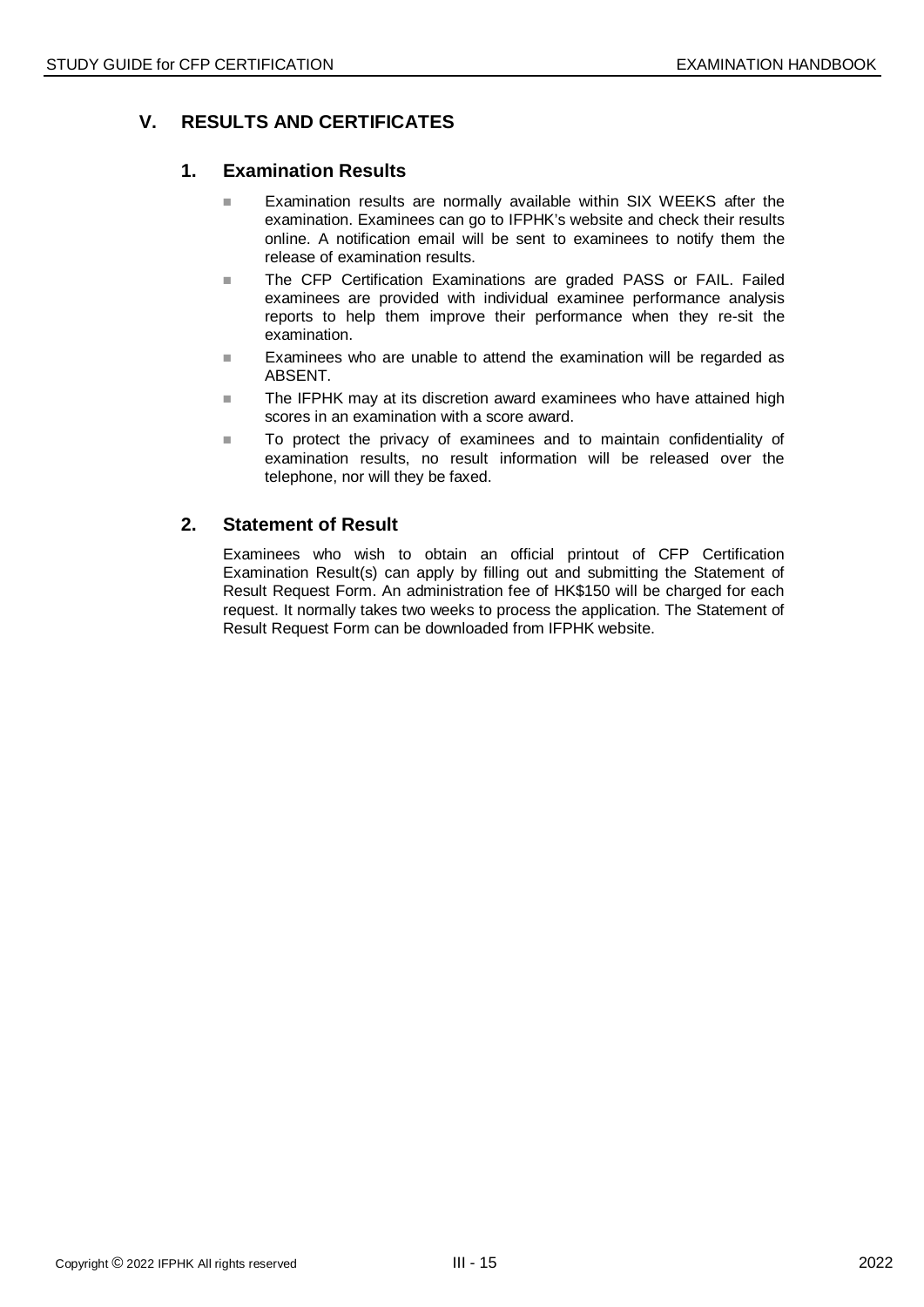# **APPENDIX 1: Information on Examination Papers and Examination Syllabus**

#### **Part 1: EXAMINATION QUESTION DISTRIBUTION Number of questions and percentage distribution by broad subject area\*:**

|                                                               |                                            | <b>Foundation Level<sup>16</sup></b>                   | <b>Advanced Level Paper 1</b>    | <b>Advanced Level Paper 2</b>              |
|---------------------------------------------------------------|--------------------------------------------|--------------------------------------------------------|----------------------------------|--------------------------------------------|
|                                                               | <b>Duration</b>                            | 3 hours                                                | 3 hours 30 minutes               | 2 hours and 30 minutes                     |
| Number of multiple-<br>choice examination<br>questions (MCQs) |                                            | 95 - 100 MCQs                                          | 85 - 90 MCQs                     | $38 - 40$ MCQs                             |
|                                                               |                                            | Distribution of examination question by subject areas: |                                  |                                            |
|                                                               | Subject Area                               | Percentage (%)<br>in Examination                       | Percentage (%)<br>in Examination | Percentage (%)<br>in Examination           |
| Α.                                                            | Financial<br>Planning<br>Principles        | 27%                                                    | 13%                              |                                            |
| В.                                                            | Financial<br>Management                    | 23%                                                    | 6%                               |                                            |
| C.                                                            | Retirement<br>Planning                     | 10%                                                    | 7%                               |                                            |
| D.                                                            | Investment<br>Planning/Asset<br>Management | 20%                                                    | 24%                              | Integrated topics of<br>financial planning |
| E.                                                            | Insurance<br>Planning/Risk<br>Management   | 20%                                                    | 24%<br>.                         |                                            |
| F.                                                            | Tax Planning                               | ---                                                    | 15%                              |                                            |
| G.                                                            | <b>Estate Planning</b>                     | $---$                                                  | 11%                              |                                            |
|                                                               |                                            | 100%                                                   | 100%                             | 100%                                       |

\*This table is for reference only. The Institute of Financial Planners of Hong Kong may change the table from time to time.

<span id="page-15-0"></span> $\overline{a}$  $16$  Known as "AFP® Certification Examination" prior to 2014.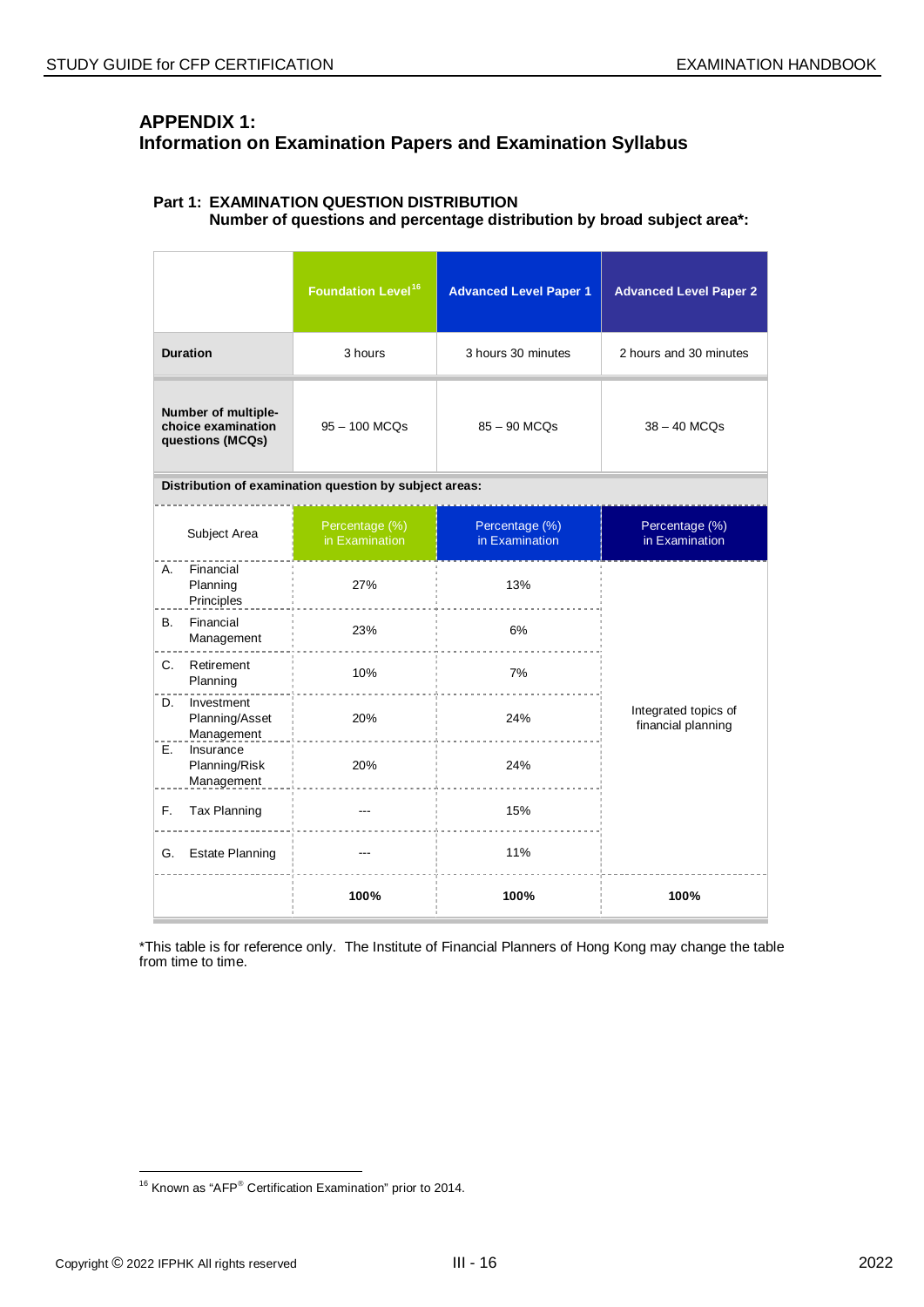#### **Part 2: Examination Syllabus**

The below Examination Syllabus must be read together with the Syllabus - Descriptive Content Coverage for a more complete view of the indicative number of questions for each topic in the relevant CFP Certification Examination, the subtopics under each main topic, and the coanitive requirement/learning outcomes for the various subtopics. The Syllabus the cognitive requirement/learning outcomes for the various subtopics. Descriptive Content Coverage can be found in the Study Guide made available to students who enroll in the CFP Certification Education Program/AFP Certification Education Program.

The below Examination Syllabus indicates in the three right hand columns the possible number of Multiple Choice Questions that may be examined under each topic. The number of Multiple Choice Questions is not provided for the CFP Certification Examination (Advanced Level Paper 2) as it is an examination that covers integrated topics and consists of caserelated questions.

Information on the number of Multiple Choice Questions for each CFP Certification Examination is for general indicative reference only. IFPHK has the discretion to modify the number of Multiple Choice Questions without prior notice.

|                                     | <b>Topic</b>   |                                                                                                                   |                                          | No. of Multiple<br><b>Choice Question(s)</b> |                                                         |
|-------------------------------------|----------------|-------------------------------------------------------------------------------------------------------------------|------------------------------------------|----------------------------------------------|---------------------------------------------------------|
| <b>Subject</b><br>Area <sup>v</sup> | number<br>(TN) | $Topic^{\pi}$                                                                                                     | <b>Foundation</b><br>Level <sup>17</sup> | <b>Level</b><br>Paper 1                      | <b>Advanced Advanced</b><br>Level<br>Paper <sub>2</sub> |
| <b>FPP</b>                          | 1              | Step 1 of the Financial Planning Process -<br>Establishing and defining the relationship<br>with a client         | $1 - 3$                                  | $1 - 2$                                      |                                                         |
| <b>FPP</b>                          | 2              | Step 2 of the Financial Planning Process -<br>Gathering client data                                               | $1 - 3$                                  | $1 - 2$                                      |                                                         |
| <b>FPP</b>                          | 3              | Step 3 of the Financial Planning Process -<br>Analysing and evaluating the client's financial<br>status           | $1 - 3$                                  | $1 - 2$                                      |                                                         |
| <b>FPP</b>                          | 4              | Step 4 of the Financial Planning Process -<br>Developing and presenting the financial<br>planning recommendations | $1 - 3$                                  | $1 - 2$                                      | Synthesis<br>Of                                         |
| <b>FPP</b>                          | 5              | Step 5 of the Financial Planning Process -<br>Implementing the financial planning<br>recommendations              | $1 - 3$                                  | $1 - 2$                                      | All<br>topics                                           |
| <b>FPP</b>                          | 6              | Step 6 of the Financial Planning Process -<br>Monitoring                                                          | $1 - 3$                                  | $1 - 2$                                      |                                                         |
| <b>FPP</b>                          | $\overline{7}$ | Regulatory requirements for AFP certificants<br>and CFP certificants                                              | $1 - 2$                                  | $0 - 1$                                      |                                                         |
| <b>FPP</b>                          | 8              | Ethical and professional considerations in<br>financial planning                                                  | $2 - 3$                                  | $1 - 2$                                      |                                                         |

<span id="page-16-0"></span><sup>&</sup>lt;sup>Ψ</sup> FPP - Financial Planning Principles ; FM - Financial Management<br>INS - Insurance Planning and Risk Management : RET - Retirement Planning - Insurance Planning and Risk Management

<sup>-</sup> Estate Planning

INV - Investment Planning and Asset Management ; TAX - Tax Planning<br>EST - Estate Planning

 $\pi$  Please refer to the "Syllabus - Descriptive Content Coverage" for sub-topic details.

 $17$  Known as "AFP<sup>®</sup> Certification Examination" prior to 2014.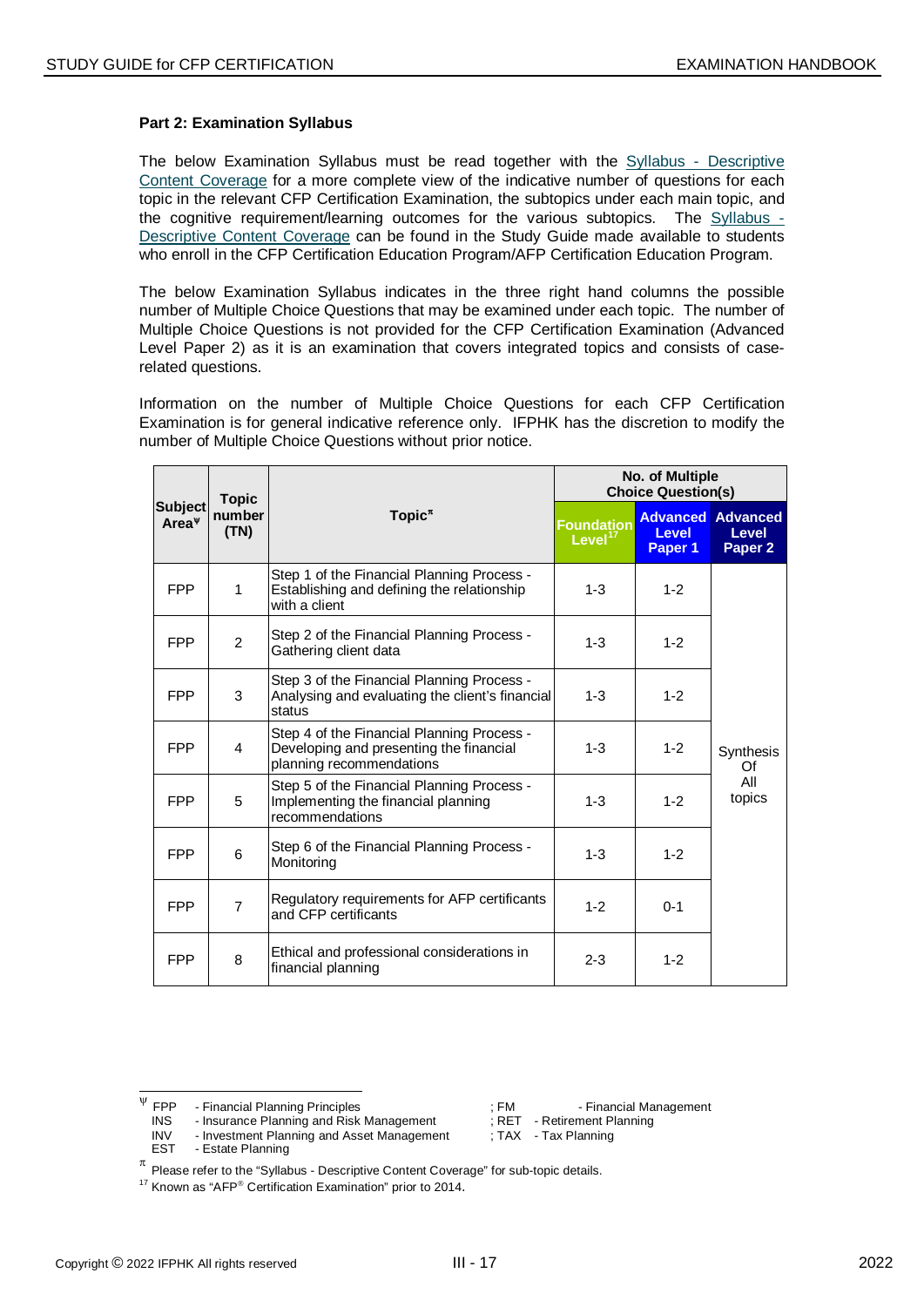| <b>Subject</b> | <b>Topic</b>   |                                                                                                        | No. of Multiple<br><b>Choice Question(s)</b> |                         |                                                                |
|----------------|----------------|--------------------------------------------------------------------------------------------------------|----------------------------------------------|-------------------------|----------------------------------------------------------------|
| Area $\Psi$    | number<br>(TN) | Topic $\pi$                                                                                            | <b>Foundation</b><br><b>Level</b>            | <b>Level</b><br>Paper 1 | <b>Advanced Advanced</b><br><b>Level</b><br>Paper <sub>2</sub> |
| <b>FPP</b>     | 9              | Assessment of risk and client behaviour                                                                | $1 - 3$                                      | $0 - 1$                 |                                                                |
| <b>FPP</b>     | 10             | Financial planning for special needs                                                                   | 2-3                                          | $1 - 2$                 |                                                                |
| <b>INV</b>     | 11             | Economic environment and indicators                                                                    | 2-4                                          | --                      |                                                                |
| <b>FM</b>      | 12             | Calculate and interpret the time value of<br>money                                                     | $5-6$                                        | $1 - 2$                 |                                                                |
| <b>FM</b>      | 13             | Asset valuation for financial planning<br>functions                                                    | $1 - 2$                                      | $0 - 1$                 |                                                                |
| <b>FM</b>      | 14             | Forms of business ownership in Hong Kong                                                               | 1-3                                          | $1 - 2$                 |                                                                |
| ---            | 15             | Ways of taking title to property<br>(embedded under Topic Number 85)                                   |                                              |                         |                                                                |
| <b>FPP</b>     | 16             | Legal aspects of financial planning                                                                    | $1 - 3$                                      | $1 - 2$                 | Synthesis<br>Of                                                |
| <b>FM</b>      | 17             | <b>Budgeting</b>                                                                                       | $1 - 3$                                      | $1 - 2$                 | All<br><b>Topics</b>                                           |
| <b>FM</b>      | 18             | Personal use-asset management                                                                          | 2-4                                          | $1 - 2$                 |                                                                |
| <b>INS</b>     | 19             | Principles of insurance                                                                                | $2 - 4$                                      | $1 - 2$                 |                                                                |
| <b>INS</b>     | 20             | Identification of life, health, homeowners,<br>auto and other property and liability risk<br>exposures | $2 - 4$                                      | $1 - 2$                 |                                                                |
| <b>INS</b>     | 21             | Legal aspects of insurance                                                                             | $2 - 3$                                      | $1 - 3$                 |                                                                |
| <b>INS</b>     | 22             | Insurance industry regulation                                                                          | $2 - 3$                                      | --                      |                                                                |
| <b>INS</b>     | 23             | Property and liability policy analysis                                                                 |                                              | $3-5$                   |                                                                |
| <b>INS</b>     | 24             | Policy analysis                                                                                        | $0 - 1$                                      | $2 - 4$                 |                                                                |

<span id="page-17-0"></span> $\frac{W}{\phi}$  FPP - Financial Planning Principles  $\frac{W}{\phi}$ ; FM - Financial Management

INS - Insurance Planning and Risk Management ; RET - Retirement Planning

- 
- INV Investment Planning and Asset Management ; TAX Tax Planning

EST - Estate Planning

 $π$  Please refer to the "Syllabus - Descriptive Content Coverage" for sub-topic details.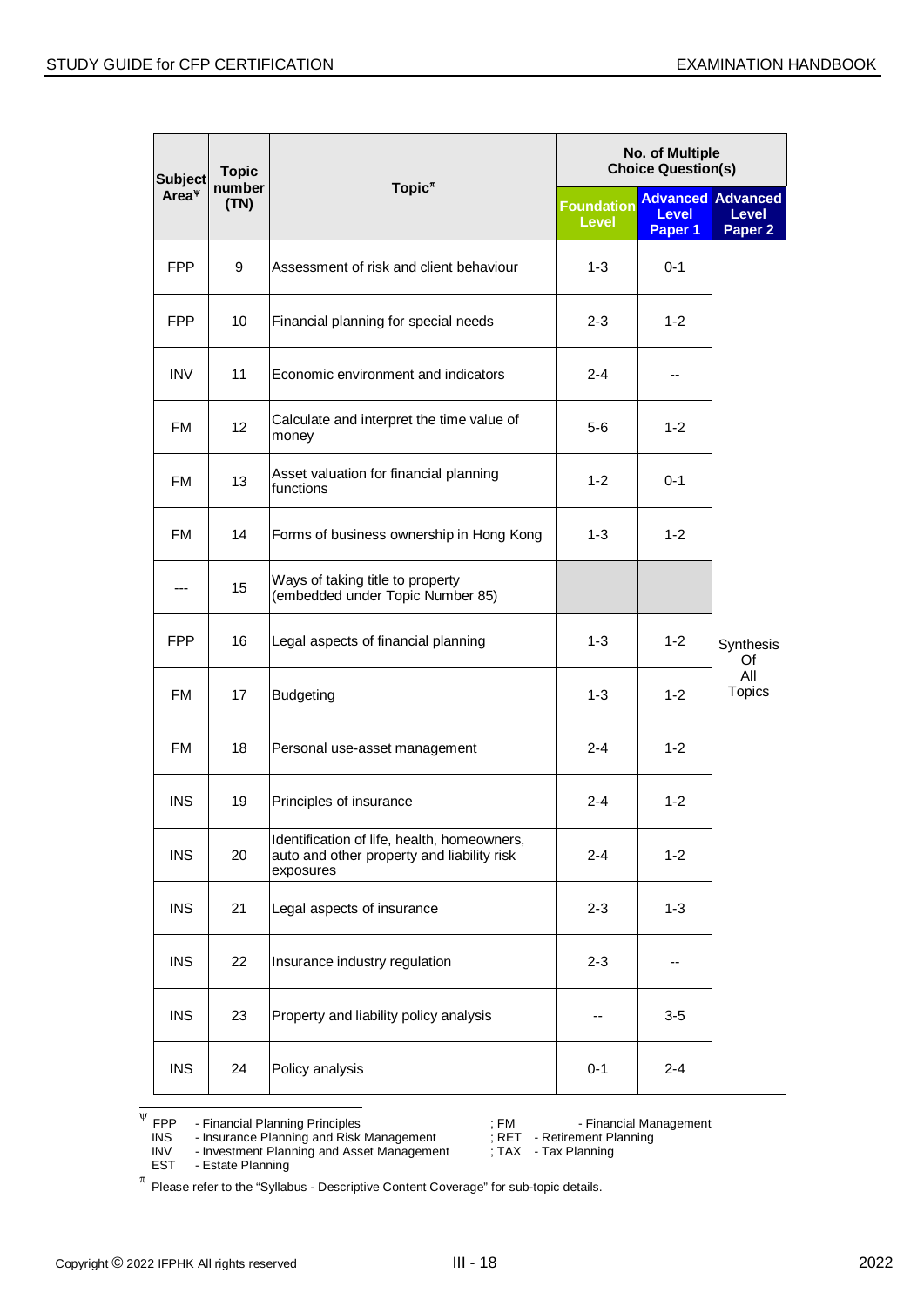| <b>Subject</b> | <b>Topic</b>   |                                                           | No. of Multiple<br><b>Choice Question(s)</b> |                         |                                                                |
|----------------|----------------|-----------------------------------------------------------|----------------------------------------------|-------------------------|----------------------------------------------------------------|
| Area $\Psi$    | number<br>(TN) | Topic $\pi$                                               | <b>Foundation</b><br><b>Level</b>            | <b>Level</b><br>Paper 1 | <b>Advanced Advanced</b><br><b>Level</b><br>Paper <sub>2</sub> |
| <b>INS</b>     | 25             | Life insurance policy analysis                            | 5-6                                          | $2 - 4$                 |                                                                |
| <b>INS</b>     | 26             | Annuity policy analysis                                   | $2 - 3$                                      | $1 - 2$                 |                                                                |
| <b>INS</b>     | 27             | Health insurance policy analysis                          | $2 - 4$                                      |                         |                                                                |
|                | 28             | Taxation of insurance products<br>(Deleted)               |                                              |                         |                                                                |
| <b>INS</b>     | 29             | Selecting Insurance Companies and<br>Agencies             | $1 - 2$                                      |                         |                                                                |
|                | 30             | <b>Client Assessment</b><br>(embedded under other topics) |                                              |                         |                                                                |
|                | 31             | Marketability/liquidity<br>(embedded under other topics)  |                                              |                         |                                                                |
| <b>INV</b>     | 32             | Types of investment risks                                 | $2 - 4$                                      | $1 - 2$                 | Synthesis<br>Of                                                |
| <b>INV</b>     | 33             | Measurement of risk                                       | $1 - 2$                                      | $1 - 2$                 | All<br><b>Topics</b>                                           |
| <b>INV</b>     | 34             | Influence of time on investment risk                      | $1 - 3$                                      | $1 - 2$                 |                                                                |
| <b>FPP</b>     | 35             | Government regulation of securities and<br>markets        | $2 - 3$                                      | $1 - 2$                 |                                                                |
| <b>INV</b>     | 36             | Investment vehicles                                       | 3-5                                          | $1 - 2$                 |                                                                |
| FM/INV         | 37             | Types and measures of investment returns <sup>#</sup>     | $3-5$                                        | $2 - 3$                 |                                                                |
| FM/INV         | 38             | Bond and stock valuation methods <sup>#</sup>             | $3-5$                                        | $1 - 2$                 |                                                                |
| <b>INV</b>     | 39             | Portfolio performance measurement                         |                                              | $1 - 2$                 |                                                                |
| <b>INV</b>     | 40             | Formula investing                                         | $0 - 1$                                      | $1 - 2$                 |                                                                |

- EST Estate Planning
- INV Investment Planning and Asset Management ; TAX Tax Planning

<span id="page-18-0"></span> $W = VP$  - Financial Planning Principles<br>
INS - Insurance Planning and Risk Management ; RET - Retirement Planning INS - Insurance Planning and Risk Management ; RET - Retirement PINV - Investment Planning and Risk Management ; TAX - Tax Planning

 $π$  Please refer to the "Syllabus - Descriptive Content Coverage" for sub-topic details.

 $*$  This Topic Number categorized as Financial Management (FM) for the purposes of the CFP® Certification Examination (Foundation Level).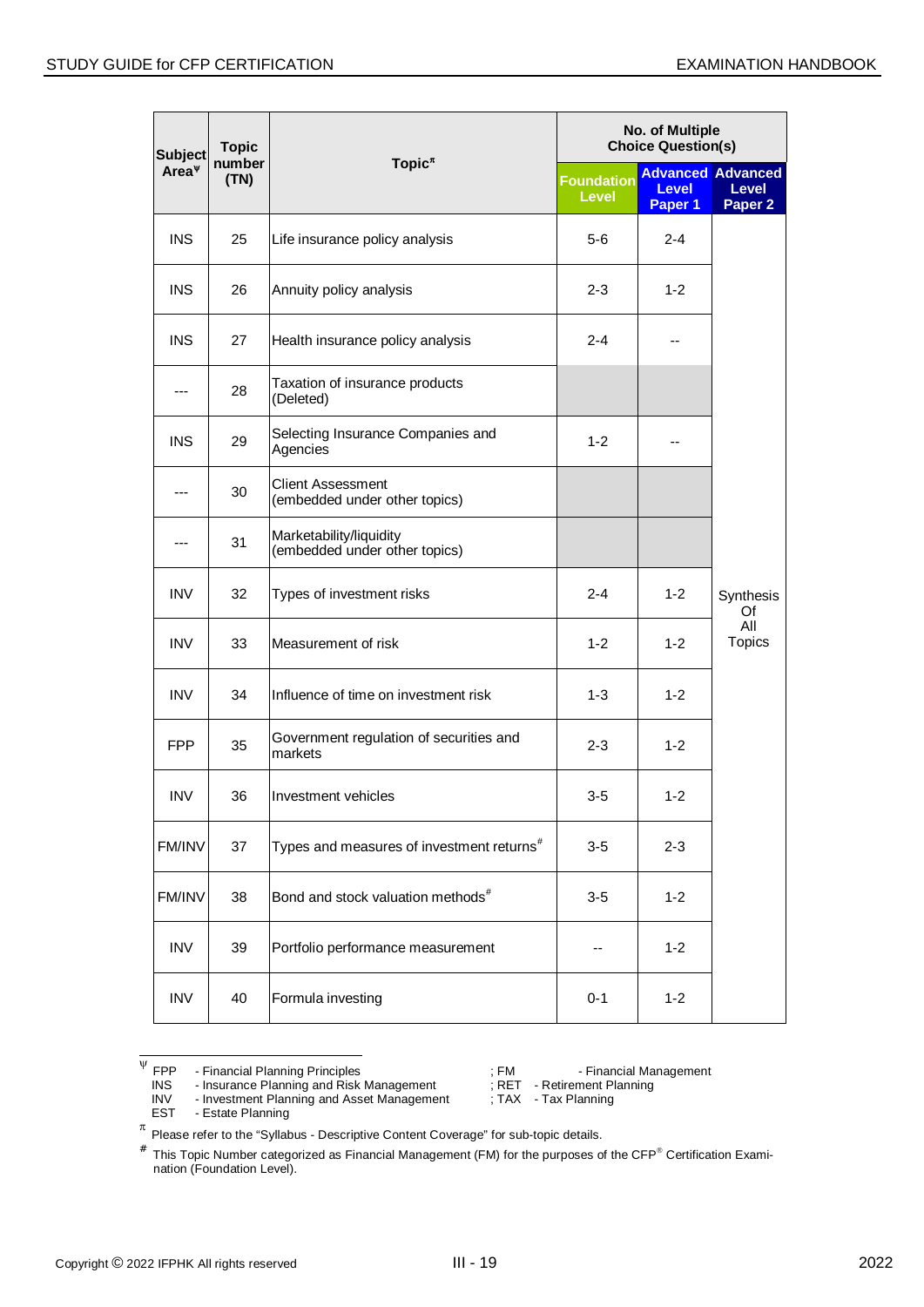| <b>Topic</b>                    |                |                                                              | No. of Multiple<br><b>Choice Question(s)</b> |                         |                                                         |
|---------------------------------|----------------|--------------------------------------------------------------|----------------------------------------------|-------------------------|---------------------------------------------------------|
| <b>Subject</b><br>$Area^{\Psi}$ | number<br>(TN) | Topic $\pi$                                                  | <b>Foundation</b><br><b>Level</b>            | <b>Level</b><br>Paper 1 | <b>Advanced Advanced</b><br>Level<br>Paper <sub>2</sub> |
| <b>INV</b>                      | 41             | "Active" and "passive" strategies                            | $0 - 1$                                      | $1 - 3$                 |                                                         |
| <b>INV</b>                      | 42             | Leverage and use of borrowed funds for<br>investing          | $1 - 2$                                      |                         |                                                         |
| <b>INV</b>                      | 43             | Hedging and options strategies                               | $1 - 3$                                      | $2 - 3$                 |                                                         |
| <b>INV</b>                      | 44             | Asset allocation: active and passive                         |                                              | $1 - 2$                 |                                                         |
| <b>INV</b>                      | 45             | Pricing models                                               | --                                           | $1 - 3$                 |                                                         |
| <b>INV</b>                      | 46             | Efficient market hypothesis (EMH)                            | --                                           | $1 - 2$                 |                                                         |
| <b>INV</b>                      | 47             | Investment vehicles match to client                          | $2 - 4$                                      | $1 - 2$                 |                                                         |
| ---                             | 48             | Tax impact on time value analysis of<br>investment (Deleted) |                                              |                         | Synthesis<br>Of                                         |
| <b>INV</b>                      | 49             | International finance and foreign exchange                   | $2 - 4$                                      |                         | All<br>topics                                           |
| <b>TAX</b>                      | 50             | Ethical considerations in tax planning                       |                                              | $0 - 1$                 |                                                         |
| <b>TAX</b>                      | 51             | Income tax fundamentals                                      | --                                           | $2 - 4$                 |                                                         |
| <b>TAX</b>                      | 52             | Tax compliance matters                                       |                                              | $2 - 3$                 |                                                         |
| <b>TAX</b>                      | 53             | Taxation terminology                                         |                                              | $1 - 2$                 |                                                         |
| <b>TAX</b>                      | 54             | International tax planning                                   |                                              | $0 - 1$                 |                                                         |
| <b>TAX</b>                      | 55             | Tax calculations and special rules                           |                                              | $1 - 2$                 |                                                         |
| <b>TAX</b>                      | 56             | Tax accounting                                               |                                              | $0 - 1$                 |                                                         |

<span id="page-19-0"></span> $\frac{W}{\phi}$  FPP - Financial Planning Principles  $\frac{W}{\phi}$ ; FM - Financial Management

- 
- INV Investment Planning and Asset Management ; TAX Tax Planning EST - Estate Planning

INS - Insurance Planning and Risk Management ; RET - Retirement Planning

 $π$  Please refer to the "Syllabus - Descriptive Content Coverage" for sub-topic details.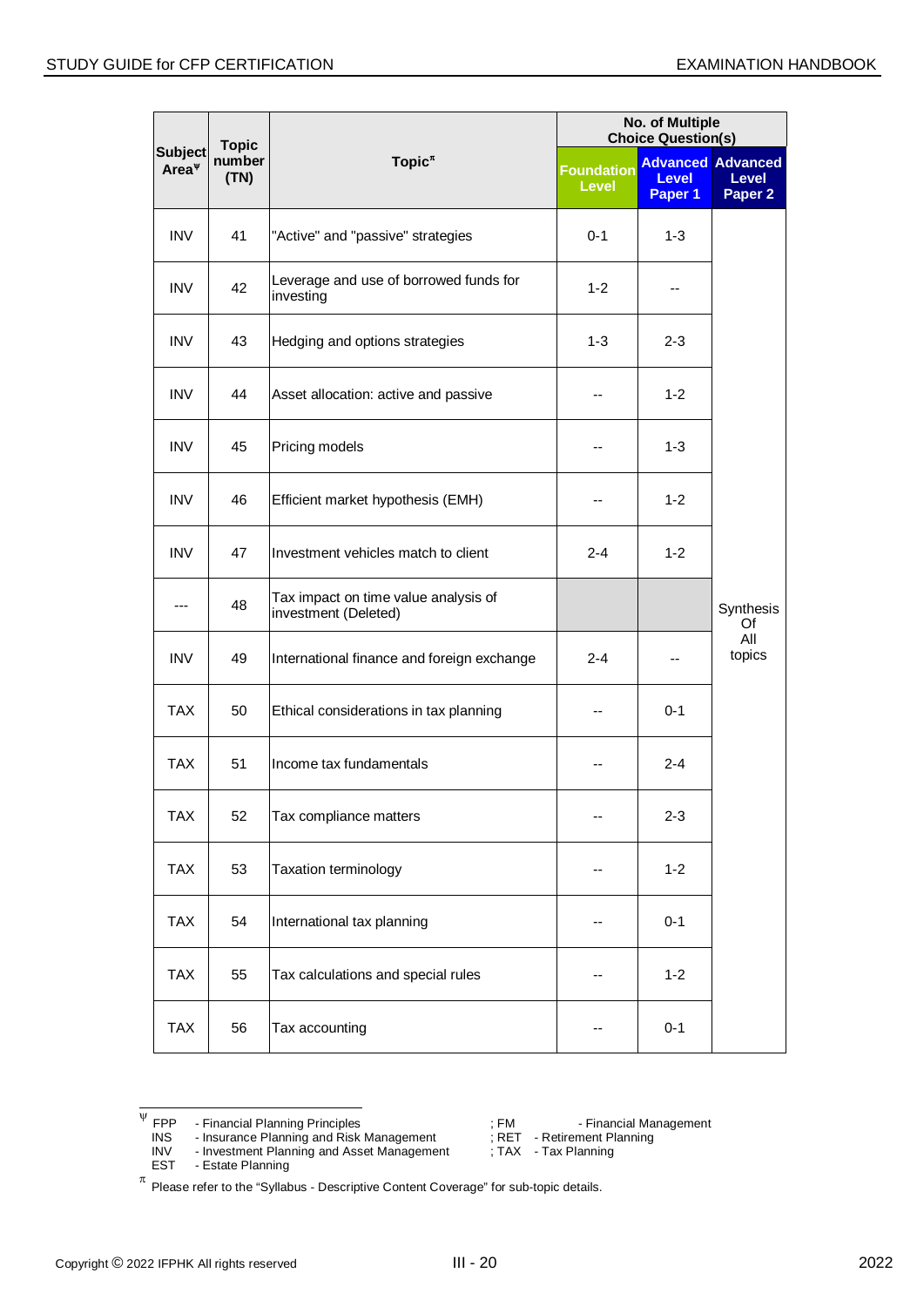|                                     | <b>Topic</b>   |                                                                                                           |                            | No. of Multiple<br><b>Choice Question(s)</b> |                                                                |
|-------------------------------------|----------------|-----------------------------------------------------------------------------------------------------------|----------------------------|----------------------------------------------|----------------------------------------------------------------|
| <b>Subject</b><br>Area <sup>v</sup> | number<br>(TN) | Topic $\pi$                                                                                               | <b>Foundation</b><br>Level | <b>Level</b><br>Paper 1                      | <b>Advanced Advanced</b><br><b>Level</b><br>Paper <sub>2</sub> |
| TAX                                 | 57             | Tax characteristics of business forms                                                                     |                            | $2 - 3$                                      |                                                                |
|                                     | 58             | Tax-related write-off concepts<br>(Deleted)                                                               |                            |                                              |                                                                |
| <b>TAX</b>                          | 59             | Tax management and planning techniques                                                                    |                            | 2-3                                          |                                                                |
| TAX                                 | 60             | Non-taxable transactions                                                                                  |                            | $0 - 1$                                      |                                                                |
| ---                                 | 61             | Interest and penalty taxes and other charges<br>(embedded under other topics)                             |                            |                                              |                                                                |
|                                     | 62             | Tax pitfalls<br>(embedded under other topics)                                                             |                            |                                              |                                                                |
| <b>INS</b>                          | 63             | Social benefits                                                                                           |                            | $0 - 1$                                      |                                                                |
|                                     | 64             | Ethical considerations in retirement planning<br>and employee benefits<br>(embedded under other topics)   |                            |                                              | Synthesis<br>Of                                                |
| <b>RET</b>                          | 65             | Types of retirement plans                                                                                 | $2 - 4$                    | $1 - 2$                                      | All<br>topics                                                  |
| RET                                 | 66             | Qualified plan characteristics                                                                            | $2 - 4$                    | $1 - 3$                                      |                                                                |
| ---                                 | 67             | Distributions and distributions options<br>(embedded under other topics)                                  |                            |                                              |                                                                |
| <b>RET</b>                          | 68             | Retirement needs analysis                                                                                 | 2-4                        | $1 - 3$                                      |                                                                |
| <b>RET</b>                          | 69             | Recommendation of the most appropriate<br>type of retirement plan                                         | $1 - 3$                    | $1 - 2$                                      |                                                                |
| ---                                 | 70             | Suitability of an investment portfolio for a<br>qualified plan situation<br>(embedded under other topics) |                            |                                              |                                                                |
| <b>INS</b>                          | 71             | Life, medical and disability plans in employee<br>benefit programs                                        |                            | $2 - 4$                                      |                                                                |
| <b>INS</b>                          | 72             | Statutory employee benefits                                                                               |                            | $1 - 2$                                      |                                                                |

<span id="page-20-0"></span> $\frac{W}{\phi}$  FPP - Financial Planning Principles  $\frac{W}{\phi}$ ; FM - Financial Management

INS - Insurance Planning and Risk Management ; RET - Retirement Planning

- 
- INV Investment Planning and Asset Management ; TAX Tax Planning

EST - Estate Planning

 $π$  Please refer to the "Syllabus - Descriptive Content Coverage" for sub-topic details.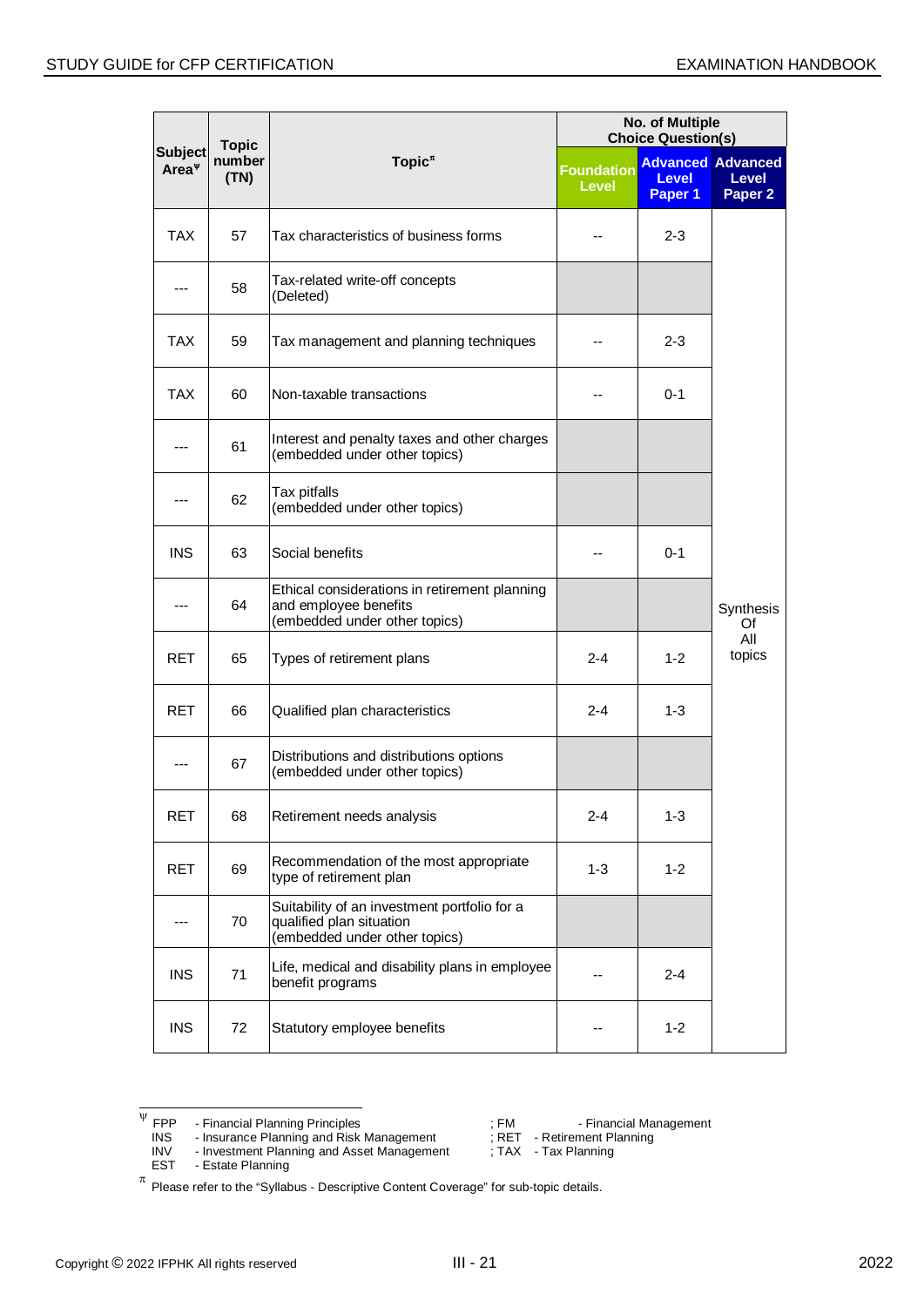| <b>Topic</b>             |                |                                                                          | No. of Multiple<br><b>Choice Question(s)</b> |                         |                                                                |
|--------------------------|----------------|--------------------------------------------------------------------------|----------------------------------------------|-------------------------|----------------------------------------------------------------|
| Subject<br>$Area^{\Psi}$ | number<br>(TN) | Topic $\pi$                                                              | <b>Foundation</b><br><b>Level</b>            | <b>Level</b><br>Paper 1 | <b>Advanced Advanced</b><br><b>Level</b><br>Paper <sub>2</sub> |
| <b>INS</b>               | 73             | Business applications of individual life and<br>disability insurance     |                                              | $0 - 1$                 |                                                                |
| <b>EST</b>               | 74             | Estate planning overview                                                 | --                                           | $2 - 3$                 |                                                                |
| ---                      | 75             | Estate planning pitfalls and weaknesses<br>(embedded under other topics) |                                              |                         |                                                                |
| <b>EST</b>               | 76             | Wills as a method for property transfer at<br>death                      |                                              | $1 - 2$                 |                                                                |
| ---                      | 77             | Estate planning documents<br>(embedded under other topics)               |                                              |                         |                                                                |
| <b>EST</b>               | 78             | Probate                                                                  |                                              | $1 - 2$                 |                                                                |
|                          | 79             | Liquidity planning<br>(embedded under other topics)                      |                                              |                         |                                                                |
| <b>EST</b>               | 80             | Powers of appointment in estate planning                                 |                                              | $1 - 2$                 | Synthesis<br>Of<br>All<br>topics                               |
| <b>EST</b>               | 81             | <b>Features of trusts</b>                                                |                                              | 1-2                     |                                                                |
| ---                      | 82             | Taxation of trusts and estates<br>(Deleted)                              |                                              |                         |                                                                |
| <b>EST</b>               | 83             | Life insurance for estate planning                                       |                                              | 0-1                     |                                                                |
| <b>EST</b>               | 84             | Gifts and charitable contributions                                       |                                              | $0 - 1$                 |                                                                |
| <b>EST</b>               | 85             | Intra-family property transfers                                          |                                              | $1 - 2$                 |                                                                |
| <b>EST</b>               | 86             | Planning for incapacity                                                  |                                              | $1 - 2$                 |                                                                |
| <b>EST</b>               | 87             | Special topics in estate planning                                        |                                              | $0 - 1$                 |                                                                |

<span id="page-21-0"></span> $\frac{W}{\phi}$  FPP - Financial Planning Principles  $\frac{W}{\phi}$ ; FM - Financial Management

INS - Insurance Planning and Risk Management ; RET - Retirement Planning

EST - Estate Planning

INV - Investment Planning and Asset Management ; TAX - Tax Planning

 $π$  Please refer to the "Syllabus - Descriptive Content Coverage" for sub-topic details.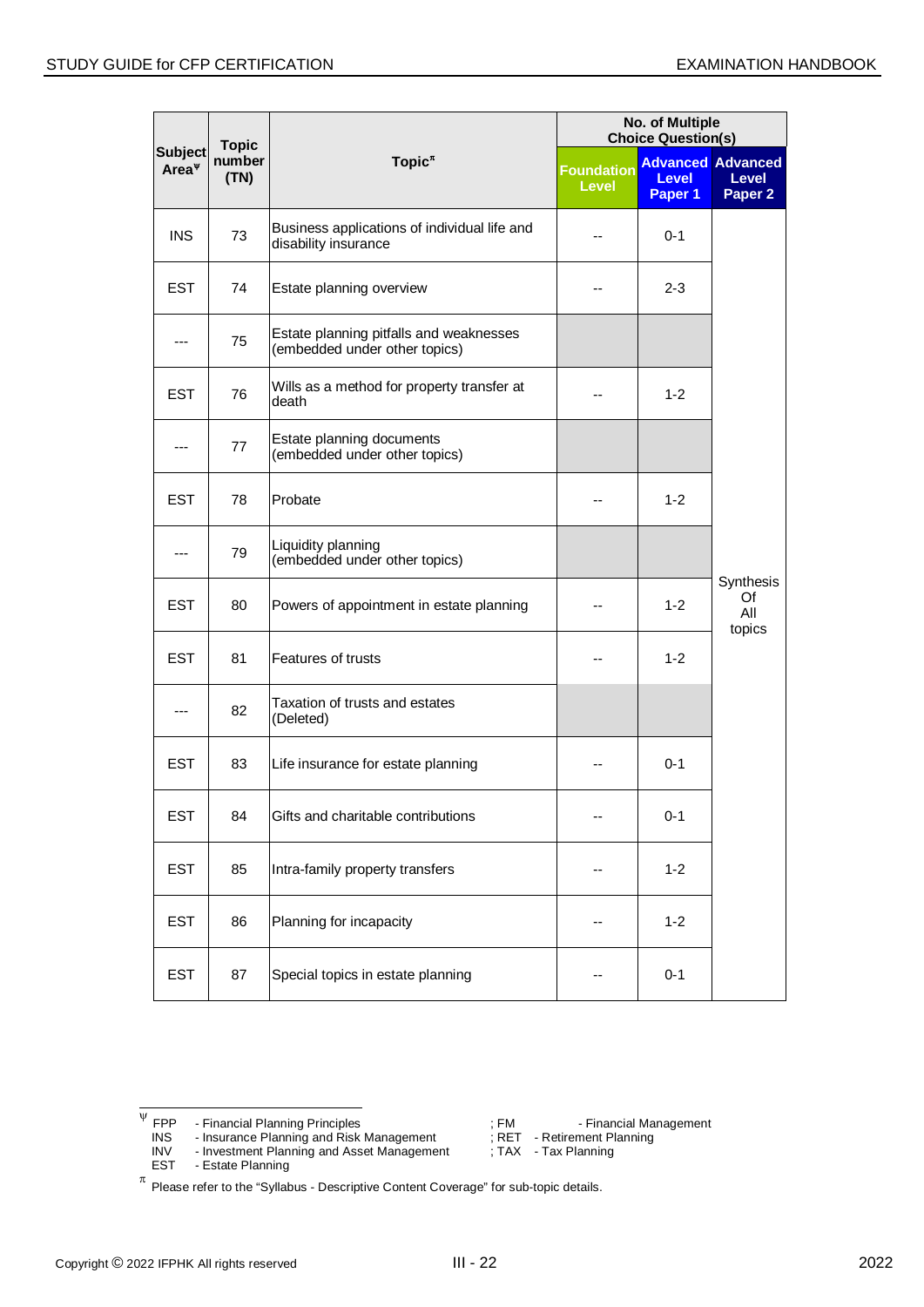# **APPENDIX 2: CFP Certification Examination Regulations (Version 21.1)**

#### **I. Rules on Misconduct**

**An examinee may be subject to disciplinary sanctions, including but not limited to being disqualified from the examination and/or being permanently barred from**  taking the **IFPHK CFP<sup>®</sup> Certification Examinations if he or she:** 

- 1. cheats or attempts to cheat in whatever manner;
- 2. improperly obtains knowledge of an examination book prior to the examination;
- 3. copies from notes, books, electronic or other devices not allowed to be brought to the examination seats, or from the work of another person during the examination;
- 4. takes the examination on behalf of or in the name of another person or allows another person to take the examination on his/her behalf (Note: Impersonation is a criminal offence liable to prosecution);
- 5. communicates or attempts to communicate whether via telephone, the internet, in person or other any means with any person other than invigilators inside or outside the examination hall during the examination in any manner whatsoever;
- 6. takes away, or attempts to take away from the examination hall any examination materials such as the examination book or any pages from it, the answer sheets or any other examination materials including examination questions in any form whatsoever;
- 7. reveals specific questions in the examination to parties not authorized by the IFPHK to receive such information;
- 8. possesses any Non-allowable Items at his or her examination seat during the examination;
- 9. does anything or has on the body or at the seat or at the designated area for personal belongings any item, device or thing which causes disturbance or distraction to other examinees or disruption to the examination;
- 10. fails to follow the General Rules and Regulations or the instruction of the Presiding Officer or invigilators in the examination.
- Note: CFP Certification Examination-related disciplinary sanction(s) on an examinee may be considered by relevant department(s) of IFPHK in processing his/her AFP<sup>®</sup> certification/ $CFP^*$  certification application, if any, in the future.

#### **II. General Rules and Regulations**

| <b>Note</b> | An examinee will be subject to a mark penalty (up to 10% of the          |
|-------------|--------------------------------------------------------------------------|
|             | maximum mark) if he/she starts working before being instructed to do     |
|             | so, or continues working after being told to put pens down at the end of |
|             | the examination.                                                         |

- 1. Only examinees with valid proof of identity, namely, i) the admission card with ii) a current and valid photo identification card issued by the government (or a valid passport) will be admitted to the examination hall.
- 2. Examinees are allowed to bring only Allowable Items (see "List of Allowable Items") to their examination seats. Items not on this list are Non-allowable Items and must not be brought to the examination seats for any reason whatsoever.
- 3. Calculators brought to the examination seats must be on the list of calculators approved by IFPHK (see "List of Approved Calculators"). Examinees must clear all the memory of their programmable calculators prior to entering the examination hall.
- 4. All items brought into the examination hall are subject to inspection by invigilators.
- 5. Examinees are not allowed to deface or write on the Admission Card before the examination or during the examination.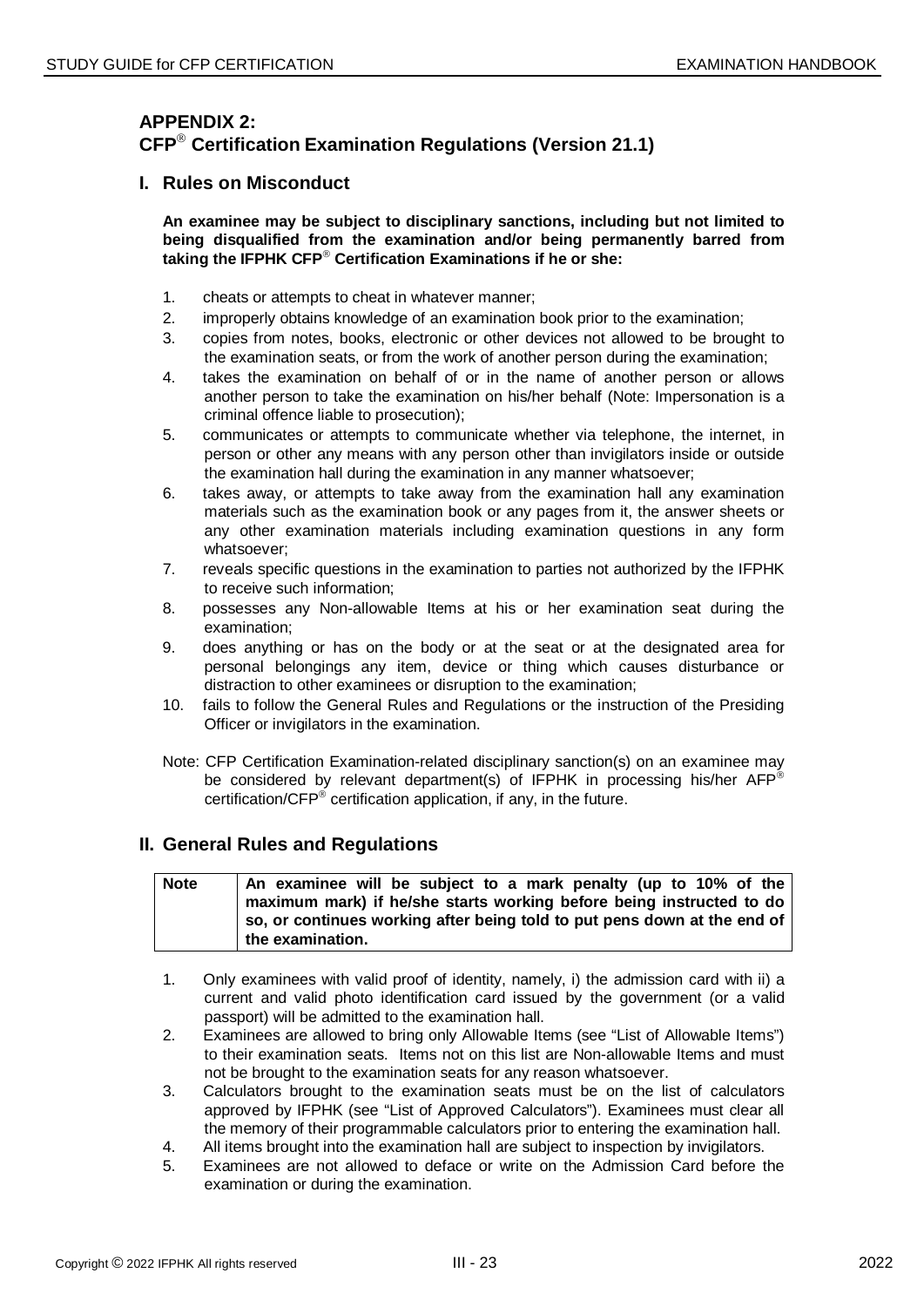- 6. Examinees must sit according to their designated seat numbers and remain seated quietly at all times unless otherwise approved/instructed by an invigilator.
- 7. Once admitted into the examination hall, examinees must follow strictly the instructions of the invigilators until dismissed. In general, once admitted, examinees may only leave the examination hall after the start of the examination within the permitted times.
- 8. Once seated in their examination seats, examinees will not be permitted to access their personal belongings and Non-allowable Items in the designated area until the end of the examination.
- 9. Only essential stationery as defined in the "List of Allowable Items", approved calculator (without cover), admission card and identity card/passport are allowed to be placed on examinees' desk. These items must remain on the desk and must be clearly visible. All other Allowable Items must be placed on the floor beneath examinees' chairs.
- 10. All examination materials are the property of IFPHK. Examinees must not damage any examination materials and/or remove them from the examination hall.
- 11. No examinee will be admitted to the examination hall 30 minutes after the scheduled starting time of the examination.
- 12. No examinee will be permitted to leave the examination hall during the first 60 minutes after the start of the examination and during the final 15 minutes before the end of the examination.
- 13. Examinees must not unseal or open an examination book, or start working on the examination before being instructed to do so. Examinees must not continue working on the examination after being told to put pens down at the end of the examination.
- 14. Only answers marked on the answer sheet with an HB pencil will be scored. Multiple responses to a single question will not be scored.
- 15. No eating, gum-chewing or smoking is allowed at any time in the examination hall.
- 16. Examinees must not give/receive assistance to/from person(s) other than the invigilator(s) during the examination.
- 17. Examinees must sign the following pledge on the cover of the examination book: *I* confirm that: (a) *I* have read, understood and agreed to be bound by the *Examination Regulations as set out by IFPHK; (b) I understand that mobile phones, smart watches, databank watches, activity trackers or similar devices are not allowed to be brought to the examination seats; (c) I acknowledge IFPHK's copyright in all examination materials and will not reproduce them in any form whatsoever; and (d) I will not give/receive any assistance to/from person(s) other than the invigilator(s) during the examination.*
- 18. Examinees must read and agree to be bound by these Examination Regulations before the examination.
- 19. Examinees must read and agree to be bound by IFPHK examination-related policies including the examination arrangements in the event of typhoons and/or rainstorms and/or "extreme conditions" announced by the Government.
- 20. These Examination Regulations and examination related-policies are subject to change by IFPHK without notice.
- 21. On all matters concerning the interpretation of the Examination Regulations and examination related-policies, the decision of IFPHK shall be final.

| Brand                  | Model                                                                                    |
|------------------------|------------------------------------------------------------------------------------------|
| Casio                  | FC100 / FC200 / FC100V / FC200V                                                          |
| <b>Hewlett Packard</b> | 10B / 10bll / 10bll+ / 17bll+ / 12C / 12c Platinum                                       |
| Sharp                  | Business/Financial Calculator EL-733 / EL-733A / EL-738                                  |
|                        | Texas Instruments   BA II Plus / BA II Plus Professional / BA II Plus (Business Analyst) |

#### **List of Approved Calculators**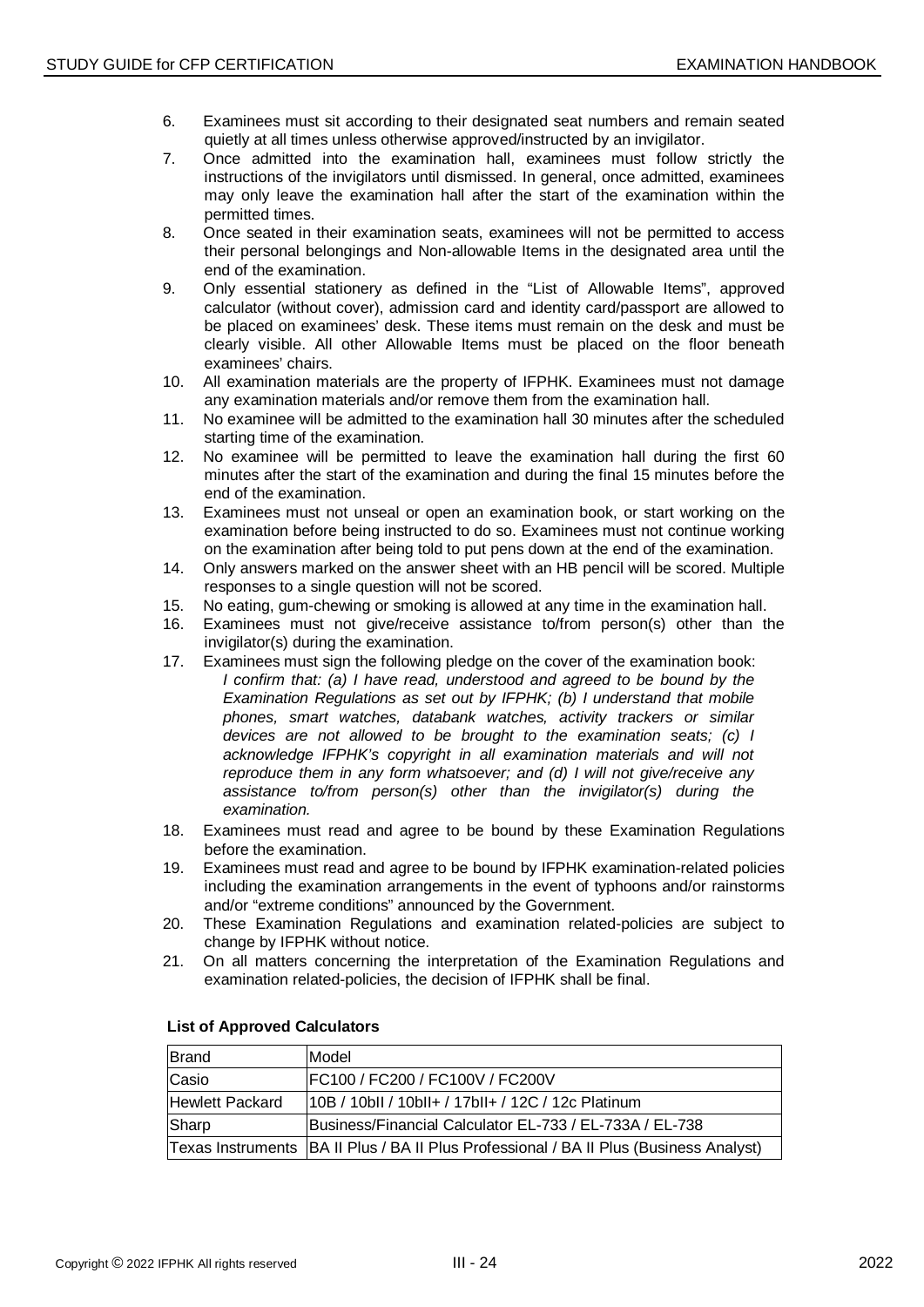#### **List of Allowable Items**

- identity card/passport
- **a** arrival card issued by the Hong Kong government (where the examinee is not a Hong Kong resident/passport holder).
- admission card (does not include IFPHK letter or envelope)
- essential stationery: pencil, pencil sharpener, rubber, correction fluid, ruler, pen and highlighter. Items not listed are deemed to be non-essential stationery. Non-essential stationery is not allowed and it includes but is not limited to: any type of boxes, cases, non-transparent bags, correction tapes, or paper or similar material of any sort (scratch paper, note pads, note strips (whether adhesive or not), and items of essential stationery that contain any of the foregoing).
- approved calculators (without cover) and calculator batteries
- **wallet (money purse)**
- **noiseless wrist-watches (without mobile applications installed and do not support** wireless technologies)
- **eyeglasses**
- plain eyeglasses cleaning cloth without marking or pattern
- **E** earplugs
- **pure drinking water**
- $\blacksquare$  tissues
- **necessary medicines\***
- small colour or colourless transparent bag (not exceeding the size of 30cm x 21cm)

Remarks: Examinees are NOT allowed to bring mobile phones, smart watches, databank watches, activity trackers or similar devices to their examination seats, even if they are switched off.

\* To avoid administrative issues or disputes during the examination and to facilitate the making of appropriate arrangements (if necessary), examinees who need to bring medicines such as tablets, capsules, lozenges, linctus, liquids, sprays, inhalers and the like to their examination seats should report to the Help Desk as soon as possible and before entering the examination hall for administrative processing. Examinees who need to bring any other types of medically-necessary items or things are strongly advised to notify IFPHK well before the exam and as early as possible on the nature of such items required. Please also refer to IFPHK's nondiscrimination policy in the examination handbook.

#### **Examination Arrangements in the event of Typhoons and/or Rainstorm Warnings and/or "extreme conditions" announced by the Government**

- 1. The announcement of closure of secondary schools due to a tropical cyclone or the issue of the Red Rainstorm Warning does not necessarily imply the postponement of an examination scheduled to be held on that day.
- 2. If, at or after 8:00 am, Tropical Cyclone Warning Signal No.8 (or above) is hoisted, or Black Rainstorm Warning or "extreme conditions" are in force, the examination will normally be rescheduled.
- 3. If Tropical Cyclone Warning Signal No.8 (or above) is hoisted, or Black Rainstorm Warning or "extreme conditions" are in force while the examination is already in progress, the examination will normally continue until the scheduled time is up.
- 4. On the scheduled day of the examination, examinees should pay attention to public announcements and check out the IFPHK website [\(www.ifphk.org\)](http://www.ifphk.org/).
- 5. If an examination is rescheduled due to typhoon and/or rainstorm, IFPHK will notify examinees of the new date and time of the examination within 5 working days after the signal and/or warning is lowered. Examinees in such case are not required to re-register. Applications for refund and/or transfer of the examination fee(s) will NOT be accepted.
- 6. IFPHK reserves the right to postpone and/or cancel an examination at its own discretion under extraordinary circumstances for the purpose of protecting the safety of examinees and/or the integrity of the examination.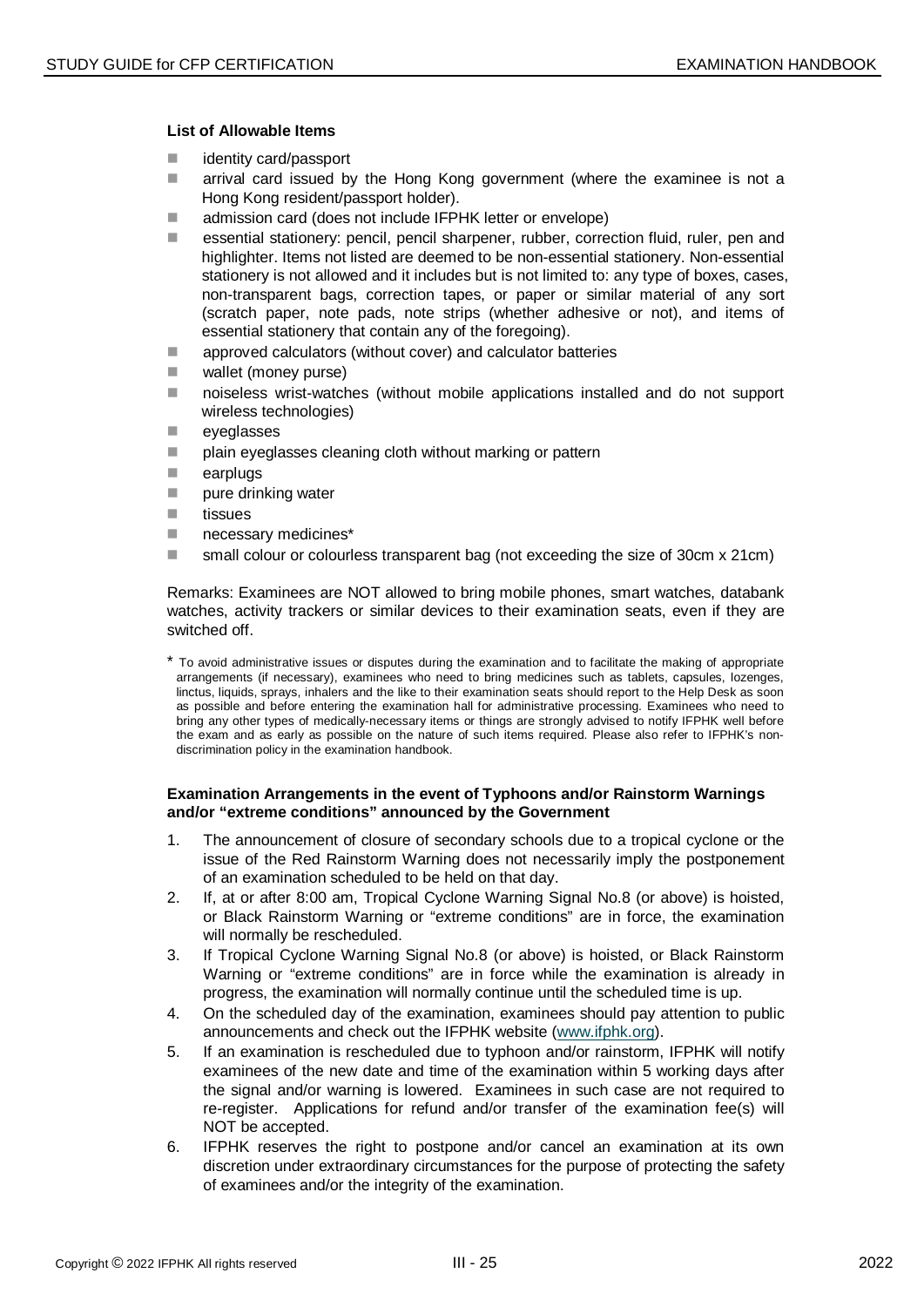#### **Explanatory Notes to Examination Regulations**

The purpose of the following Explanatory Notes is to help examinees to understand the Examination Regulations of the IFPHK CFP Certification Examinations:

- 1. Examinees must ensure that they attend the enrolled examination at the scheduled examination time and venue.
- 2. Examinees are allowed to bring only items on the "List of Allowable Items" to their examination seats. It is examinees' responsibility to ensure that they have such Allowable Items as they may need in the examination.
- 3. The "List of Approved Calculators" and "List of Allowable Items" will be updated by IFPHK from time to time. The latest version of the Lists will be sent to the examinees with the Admission Card.
- 4. Passports brought into the examination hall are subject to inspection by invigilators. Examinees should make sure that no examination-related information is printed/written on the passport. Examinees must not flip open the passport during the examination.
- 5. All items brought into the examination hall are subject to inspection by invigilators. Invigilators have the right to remove Non-allowable Items from examinees and to inspect and/or make a record of such items. Examinees will not have access to such items during the examination. Non-allowable Items refer to any item not listed under the "List of Allowable Items". Examples of Non-allowable Items include mobile phones, smart watches, databank watches, activity trackers or similar devices, any bag other than the small transparent bag described under the List of Allowable Items, food, paper of any sort (including but not limited to scratch paper, note pads, note strips whether adhesive or not, and IFPHK letter or envelope), clocks, calculators other than approved calculators, detachable calculator covers, textbooks, notes, dictionaries, electronic diaries, personal data assistants, cameras, computers, listening devices, recording devices, photographic devices, any devices which produce any sound or noise.
- 6. Possession of and/or the use of unauthorized items is a violation of IFPHK's Examination Regulations and will result in disciplinary actions including disqualification and being barred from taking the CFP Certification Examinations.
- 7. Examinees are strongly advised to leave their mobile phones and valuable personal belongings at home. An area inside or outside the examination hall will be designated for examinees' personal belongings; however IFPHK will NOT be responsible for the loss, theft or damage of personal property left in that area.
- 8. Failure by the invigilators to detect an unauthorized item prior to the start of the examination does not imply that the item is an allowable item or that the examinee who possesses the item will not be subject to disciplinary actions.
- 9. No timing device will be provided in the examination hall, examinees should keep the time using their own noiseless wrist-watches. The Presiding Officer will make announcements on the official starting and ending times of the examination.
- 10. Announcements made by the Presiding Officer during the examination will be in English and supplemented in Cantonese.
- 11. No scratch paper will be provided during the examination; scratch work and calculations should be done on the examination book.
- 12. All examination materials, including but not limited to examination books and answer sheets, are the property of IFPHK. Examinees must not tear off any page from the examination book or remove any examination material from the examination hall. By taking the examination, examinees are also deemed to acknowledge IFPHK's intellectual property rights in all examination materials and should not copy and/or reproduce and/or create derivative works from them. IFPHK reserves the right to take legal action against any examinee who removes any examination material and/or reproduces any part of it in any manner or form whatsoever.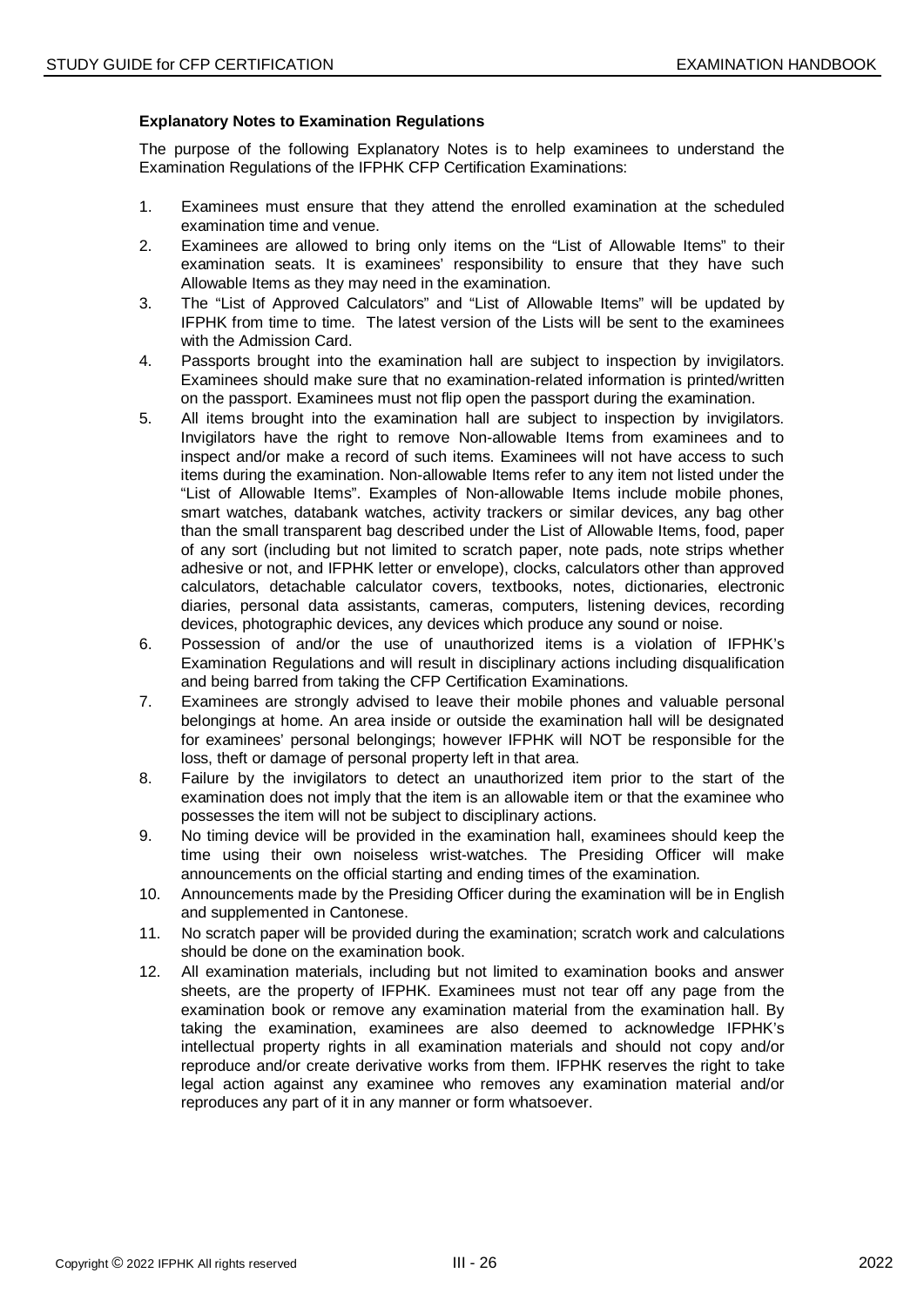- 13. To protect the integrity of examination questions, examinees are prohibited at all times from revealing the detailed content of examination questions to avoid misrepresentation to parties not involved in the examination. IFPHK reserves the right to take appropriate action against persons who infringe the copyright and/or other intellectual property rights in the examination questions, such actions include but are not limited to being barred from taking the examination, or any other appropriate civil and/or criminal legal action.
- 14. Examinees are recommended to report to IFPHK if they are requested by any unauthorized parties to reveal specific examination questions (as opposed to a general impression of the examination).
- 15. Examinees will not receive any assistance from invigilators with regard to examination questions, the borrowing of stationery/calculators or the repairing of such items. Since examinees are, once they have been admitted into the examination hall, generally not allowed to leave, they must ensure that they have the Allowable Items that they might need for the examination before they enter the examination hall.
- 16. Should any discrepancy and/or inconsistency exist between the Examination Regulations, the Explanatory Notes and IFPHK's examination-related policies, the Examination Regulations shall prevail.
- 17. Should any discrepancy and/or inconsistency exist between the English and Chinese versions of the Examination Regulations, the English version shall prevail.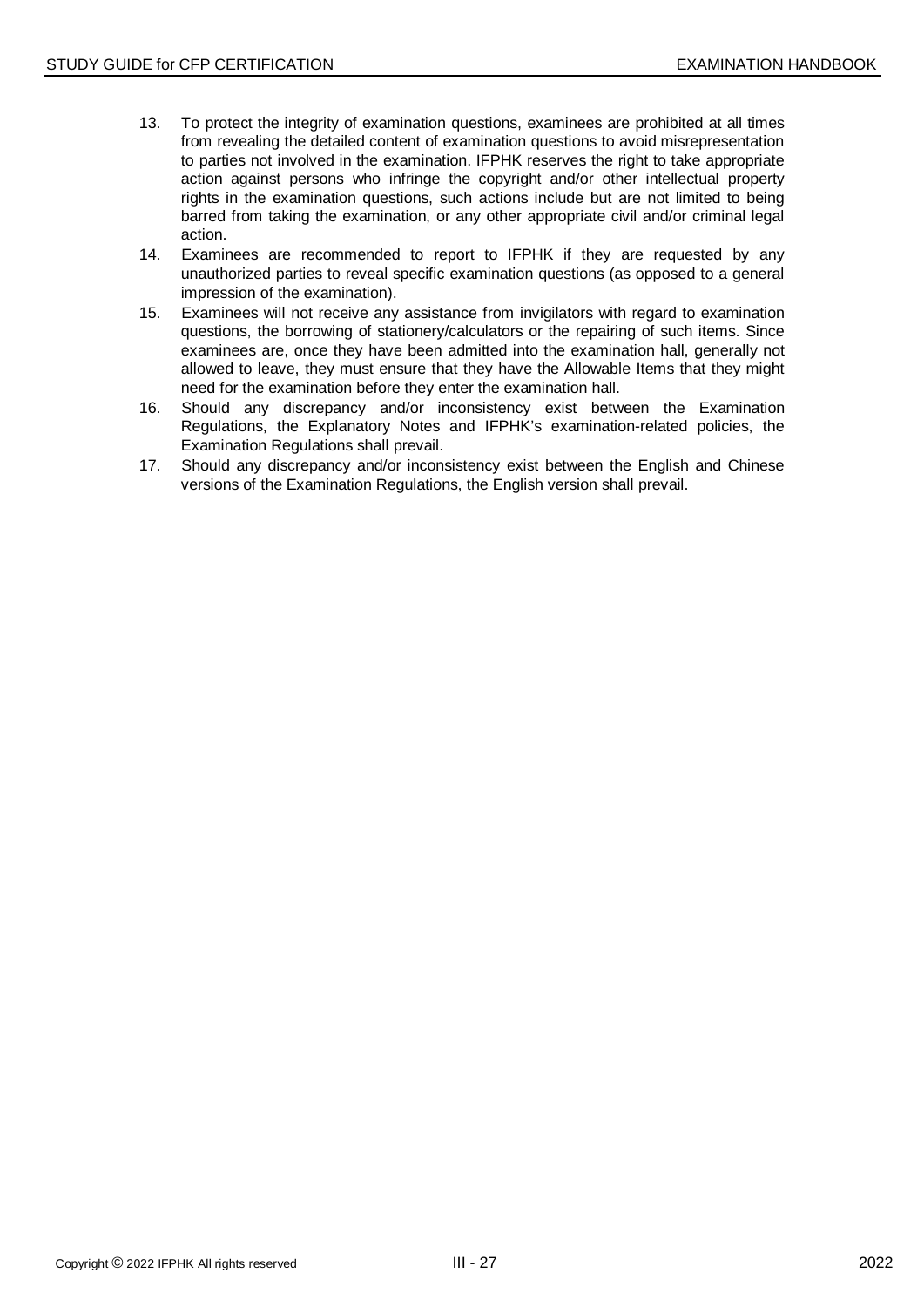## **APPENDIX 3: NOTICE RELATING TO THE PERSONAL DATA (PRIVACY) ORDINANCE ("THE ORDINANCE")**

This notice is to help individuals understand their obligations and rights in respect of the supply of their personal data to IFPHK, and the way in which IFPHK may use or handle such data.

- 1. Examinees are required to keep IFPHK informed of any changes in their personal data once they enrolled as examinees for an examination, and until such time as they have received notification of their examination result.
- 2. IFPHK will use supplied personal data for the following purposes:
	- i. administering the examination;
	- ii. delivering information about the examination;
	- iii. releasing information to the relevant third parties for the conduct and/or administration of the examination;
	- iv. maintaining examinees' record;
	- v. distributing examination results to examinees concerned;
	- vi. informing examinees of any courses, examinations, products or services which IFPHK believes may be of interest to them;
	- vii. research or statistical analysis; and
	- viii. any other related purposes.
- 3. IFPHK will keep the personal data of examinees confidential. Nevertheless, IFPHK may, as permitted by law, compare, match, transfer or exchange such data with related data already in IFPHK's possession or obtained at any time.
- 4. Examinees have the right to request access to or correction of any personal data provided as per the manner and limitations prescribed under the Ordinance. In this connection, the papers and documents used by examinees in an examination will be confidentially destroyed immediately after the purposes for which they are held have been fulfilled.
- 5. As permitted under the Ordinance, IFPHK has the right to charge a reasonable fee for the processing of any data access request.
- 6. Examinees who wish to make a data access/correction request, or to modify their consent with regard to personal data supplied, or to enquire about the handling of personal data by IFPHK may write to the Operations Department of IFPHK.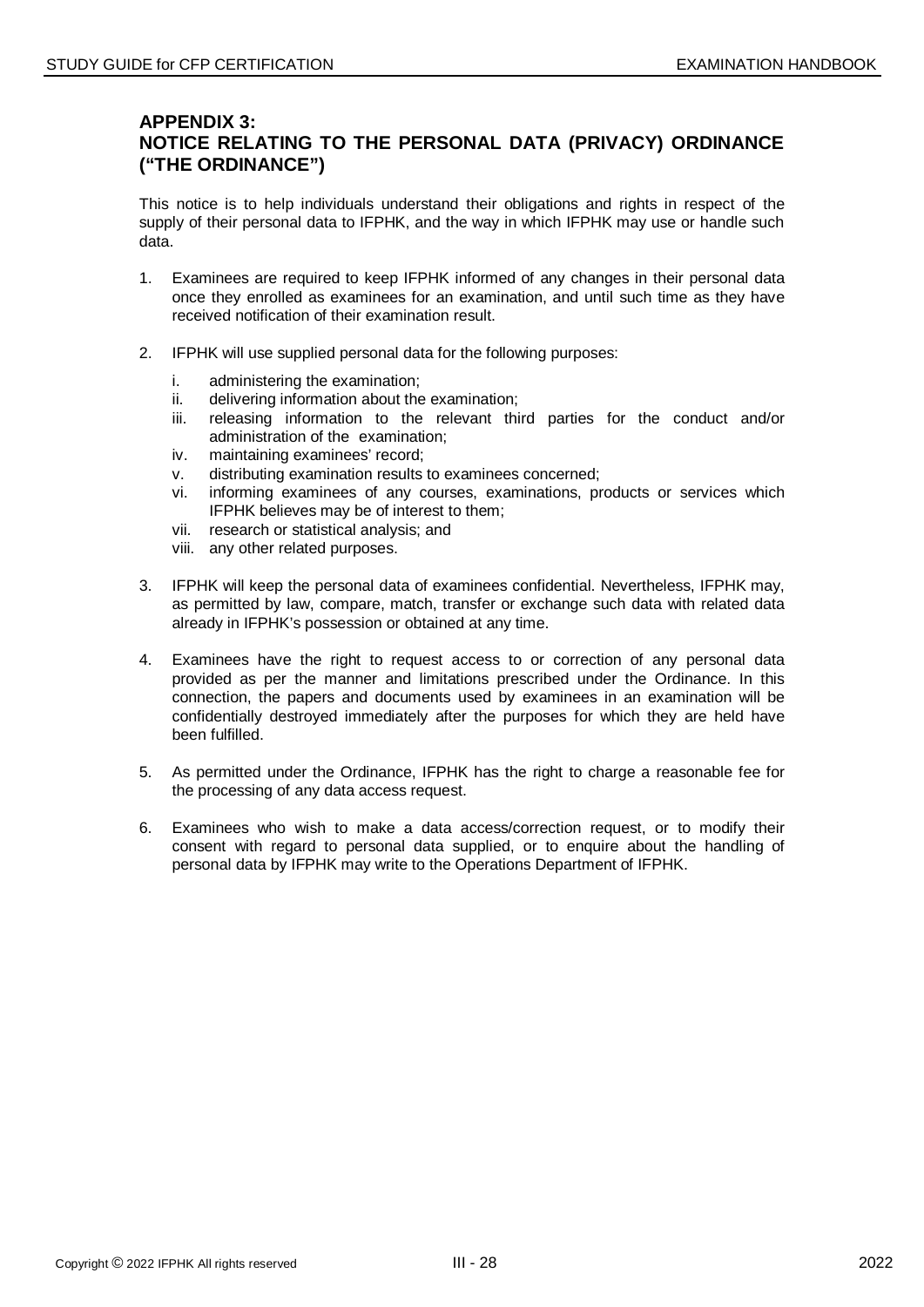## **APPENDIX 4: CROSS-BORDER EXAMINATION**

For a CFP Certificant who was first certified in territories other than Hong Kong, and wishes to display the CFP Marks while delivering, directly supporting or supervising the financial planning process or to hold himself or herself out as a CFP professional in Hong Kong, he or she will need to pass the Cross-Border Examination designed to assess examinees' understanding of Hong Kong local laws and regulations in relation to financial planning practice in Hong Kong.

#### **1. Language of Examination**

The examination paper is set in three languages: English, Traditional Chinese and Simplified Chinese (depending on examinees' preference). The examination questions of these three versions are the same, and examinees can choose to take the exam in ONE of the languages. They are required to confirm their examination language when submitting their examination application. No change of the examination language is allowed after the examination application is received by IFPHK.

#### **2. Duration**

The examination time of the Cross-Border Examination is 3 hours.

#### **3. Question Format and Grading**

The Cross-Border Examination is a pencil-and-paper examination. All examination questions will be set in multiple-choice format with 4 answer options that may include a combination of possible answers. The examination consists of 75-85 multiple choices questions, each carrying equal marks.

#### **4. Frequency**

The examination is scheduled to be held once a year subject to demand. $\delta$ 

#### **5. Re-examination and Time Limit**

There is no limit on the maximum number of re-sit examinations that one examinee can take.

#### **6. Information Provided in Examination Paper**

An Allowances and Tax Rate Table will be provided in the Cross-Border Examination for reference. Please refer to Appendix 5 for a sample.

#### **7. Examination Policy**

Unless otherwise stated, all examination policy as stated in the Examination Handbook applies to examinees for the Cross-Border Examination. Examinees should carefully read the examination regulations in the Appendix before attending the examination. Failure to observe any of these regulations may lead to disqualification from the examination.

 $\overline{a}$ 

<span id="page-28-0"></span> $\delta$  IFPHK reserves the right to cancel the Cross-Border Examination at its discretion if less than 15 examinees register.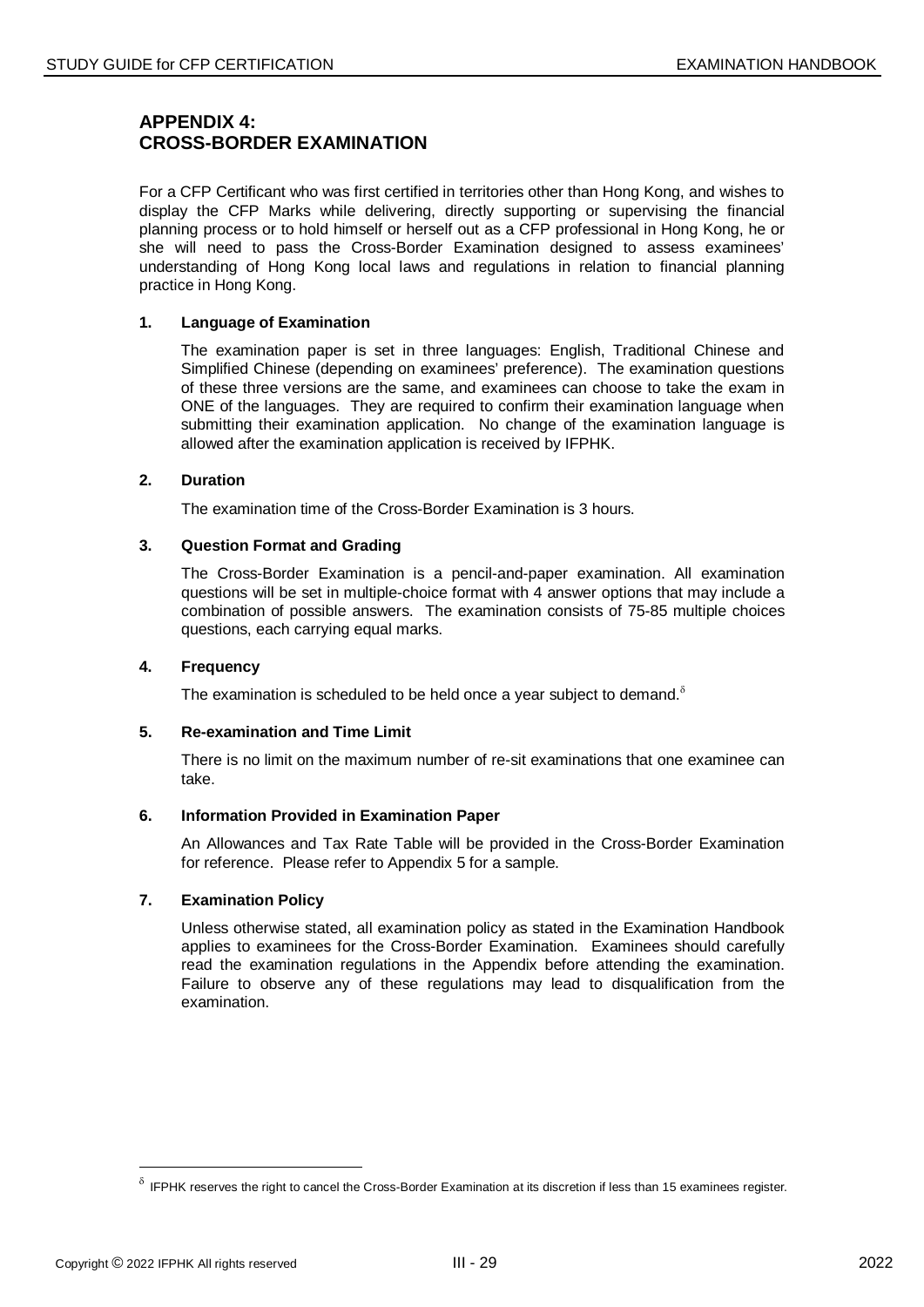#### **8. Syllabus**

| <b>Subject</b><br>Area <sup>v</sup> | <b>Topic</b><br>number<br>(TN) | Topic <sup>"</sup>                                                   | <b>Questions</b><br>Distribution |
|-------------------------------------|--------------------------------|----------------------------------------------------------------------|----------------------------------|
| <b>FPP</b>                          | 7                              | Regulatory requirements for AFP certificants and CFP<br>certificants | 5.0%                             |
| <b>FPP</b>                          | 8                              | Ethical and professional considerations in financial planning        |                                  |
| FM                                  | 14                             | Forms of business ownership in Hong Kong                             | 5.0%                             |
| <b>FPP</b>                          | 16                             | Legal aspects of financial planning                                  | 5.0%                             |
| <b>INS</b>                          | 21                             | Legal aspects of insurance                                           |                                  |
| <b>INS</b>                          | 22                             | Insurance industry regulation                                        | 12.5%                            |
| <b>FPP</b>                          | 35                             | Government regulation of securities and markets                      | 10.0%                            |
| <b>TAX</b>                          | 51                             | Income tax fundamentals                                              |                                  |
| <b>TAX</b>                          | 52                             | Tax compliance matters                                               |                                  |
| TAX                                 | 53                             | <b>Taxation terminology</b>                                          |                                  |
| <b>TAX</b>                          | 54                             | International tax planning                                           |                                  |
| <b>TAX</b>                          | 55                             | Tax calculations and special rules                                   | 22.5%                            |
| <b>TAX</b>                          | 56                             | Tax accounting                                                       |                                  |
| <b>TAX</b>                          | 57                             | Tax characteristics of business forms                                |                                  |
| <b>TAX</b>                          | 59                             | Tax management and planning techniques                               |                                  |
| <b>TAX</b>                          | 60                             | Non-taxable transactions                                             |                                  |
| RET                                 | 66                             | Qualified plan characteristics                                       | 17.5%                            |
| <b>INS</b>                          | 72                             | Statutory employee benefits                                          | 5.0%                             |
| <b>EST</b>                          | 74                             | Estate planning overview                                             |                                  |
| <b>EST</b>                          | 76                             | Wills as a method for property transfer at death                     |                                  |
| <b>EST</b>                          | 78                             | Probate                                                              |                                  |
| <b>EST</b>                          | 80                             | Powers of appointment in estate planning                             |                                  |
| EST                                 | 81                             | Features of trusts                                                   | 17.5%                            |
| <b>EST</b>                          | 83                             | Life insurance for estate planning                                   |                                  |
| <b>EST</b>                          | 84                             | Gifts and charitable contributions                                   |                                  |
| <b>EST</b>                          | 85                             | Intra-family property transfers                                      |                                  |
| <b>EST</b>                          | 86                             | Planning for incapacity                                              |                                  |
| <b>EST</b>                          | 87                             | Special topics in estate planning                                    |                                  |

<span id="page-29-0"></span>W FPP - Financial Planning Principles<br>
INS - Insurance Planning and Risk Management ; RET - Retirement Planning<br>
INV - Investment Planning and Asset Management ; TAX - Tax Planning INS - Insurance Planning and Risk Management ; RET - Retirement Planning

INV - Investment Planning and Asset Management ; TAX - Tax Planning

EST - Estate Planning

 $π$  Please refer to the "Syllabus - Descriptive Content Coverage" for sub-topic details.